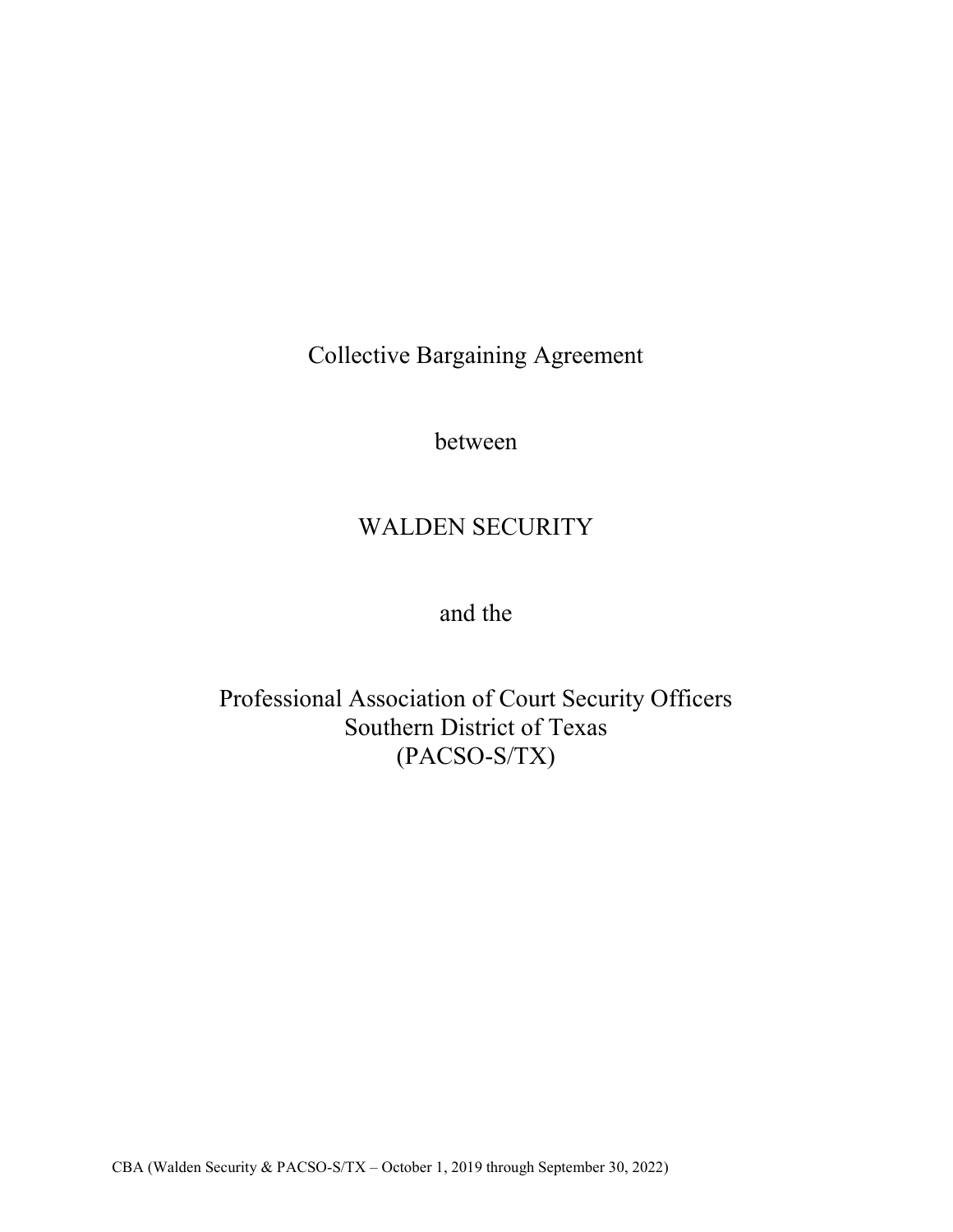# PREAMBLE

THIS AGREEMENT is made and entered by and between WALDEN SECURITY, a Tennessee corporation, hereinafter referred to as the "Company," and Professional Association of Court Security Officers, Southern District of Texas (PACSO-S/TX), hereinafter referred to as the "Association."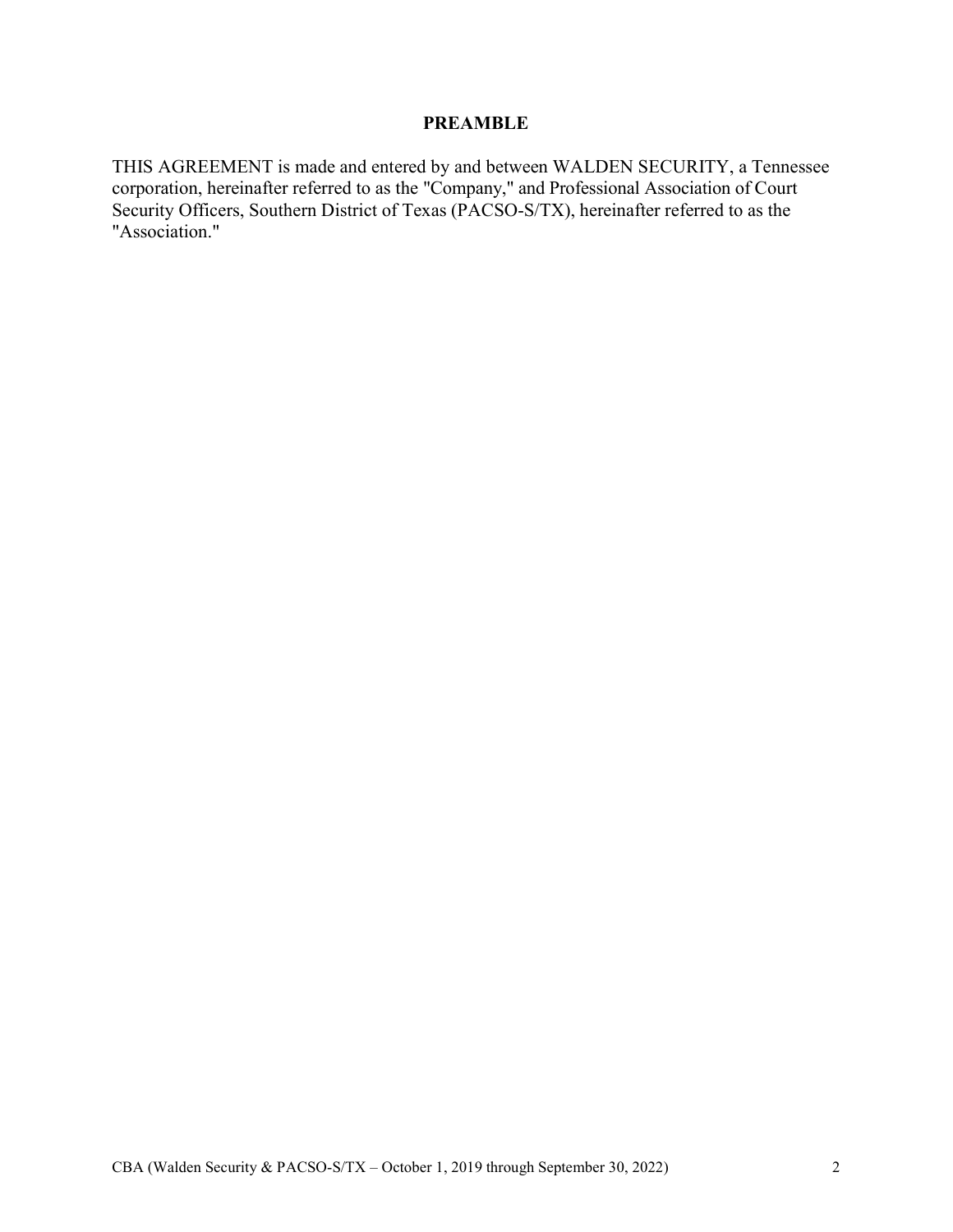# **TABLE OF CONTENTS**

| SECTION 3.2 LAYOFF, REDUCED POSITIONS, REDUCED HOURS OF WORK, AND RECALL 10 |  |
|-----------------------------------------------------------------------------|--|
|                                                                             |  |
|                                                                             |  |
|                                                                             |  |
| <b>SECTION 4.1 ENUMERATED RIGHTS.</b>                                       |  |
|                                                                             |  |
|                                                                             |  |
|                                                                             |  |
|                                                                             |  |
|                                                                             |  |
|                                                                             |  |
|                                                                             |  |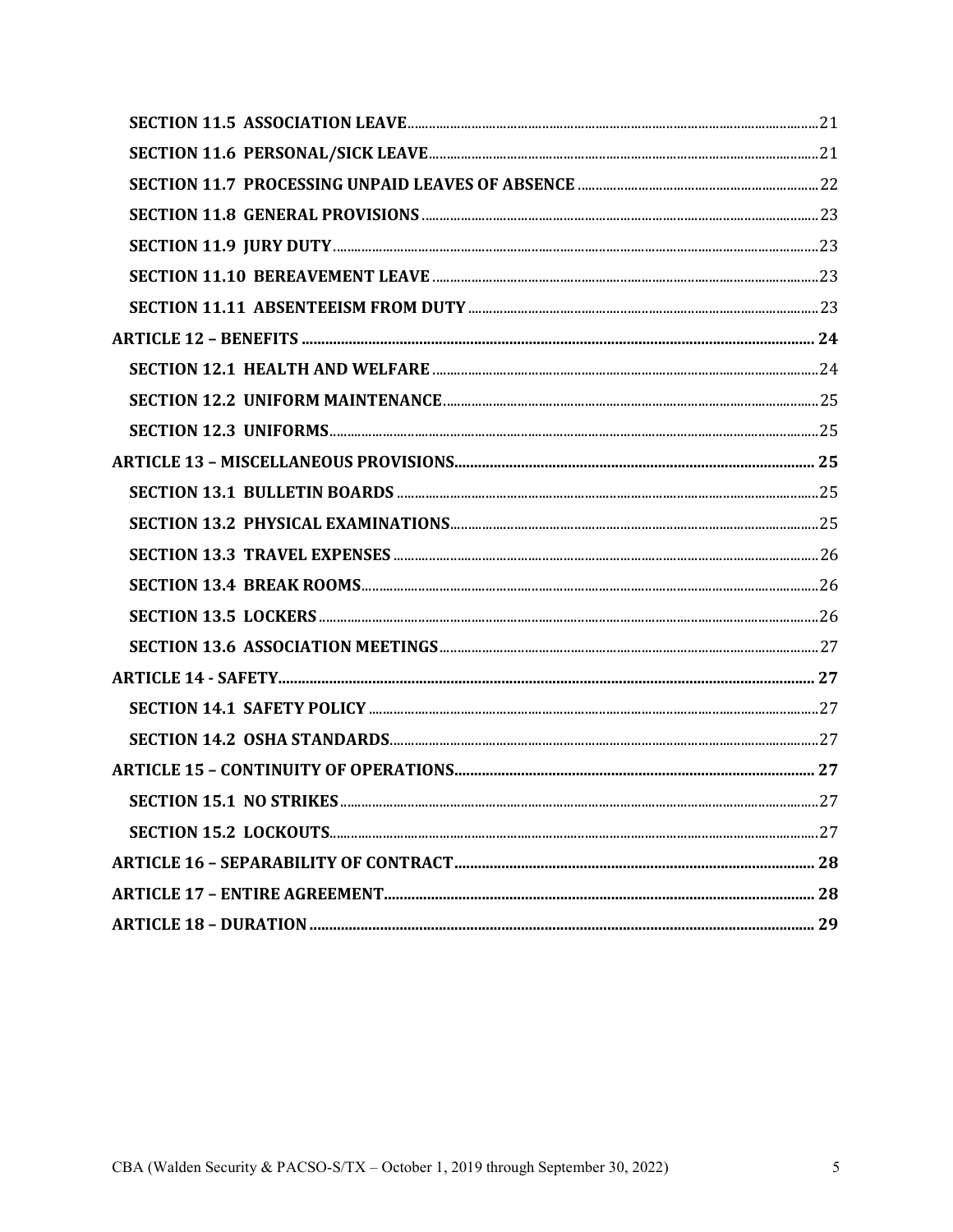#### ARTICLE 1 – GENERAL PROVISIONS

#### SECTION 1.1 BARGAINING UNIT

a. This agreement is entered into between Walden Security and Professional Association of Court Security Officers, Southern District of Texas ("Association"). The Company recognizes the Association as the sole and exclusive bargaining representative for the purpose of collective bargaining as defined in the National Labor Relations Act.

b. The unit is defined as all full-time and shared-time position Court Security Officers (CSOs) and Lead Court Security Officers (LCSOs) employed by the Company in the  $5<sup>th</sup>$  Judicial Circuit, Southern District of Texas in the Cities of Houston, Galveston, Victoria, Corpus Christi, Laredo, Brownsville and McAllen excluding all other employees including office clerical employees and professional employees as defined in the National Labor Relations Act. Members of the bargaining unit are hereafter referred to as "Bargaining Unit Employees."

c. This agreement shall be binding upon both parties, their successors and assigns. In the event of a sale or transfer of the business of the Company, or any part thereof, the purchaser or transferee shall be bound by this agreement.

# SECTION 1.2 DEFINITIONS/CLASSIFICATION

a. The term "Employee" when used in this agreement shall refer to the Employees in the bargaining unit described in this Agreement.

b. A full-time Employee is defined as a single Employee filling a full-time position and shall normally be scheduled up to a 40-hour work week.

c. A shared-time Employee is defined as a single Employee filling a shared-time position. CSO personnel assigned to shared-time positions are considered part-time employees as defined by the DOL and shall be entitled to prorated benefits based on DOL rules under the SCA.

# SECTION 1.3 NEGOTIATING COMMITTEE

The Company agrees to recognize a Negotiating Committee selected by the Association to represent the Employees in collective bargaining negotiations. The committee may be comprised of up to three members and one alternate from the Association. The Association will provide the names of individuals to the Company prior to the negotiations.

#### SECTION 1.4 STEWARD SYSTEM

a. The Company agrees to recognize a steward system.

b. The Association agrees that the stewards will work at their regular jobs at all times except when they are relieved to attend to the business of the grievance procedure as outlined in this Agreement.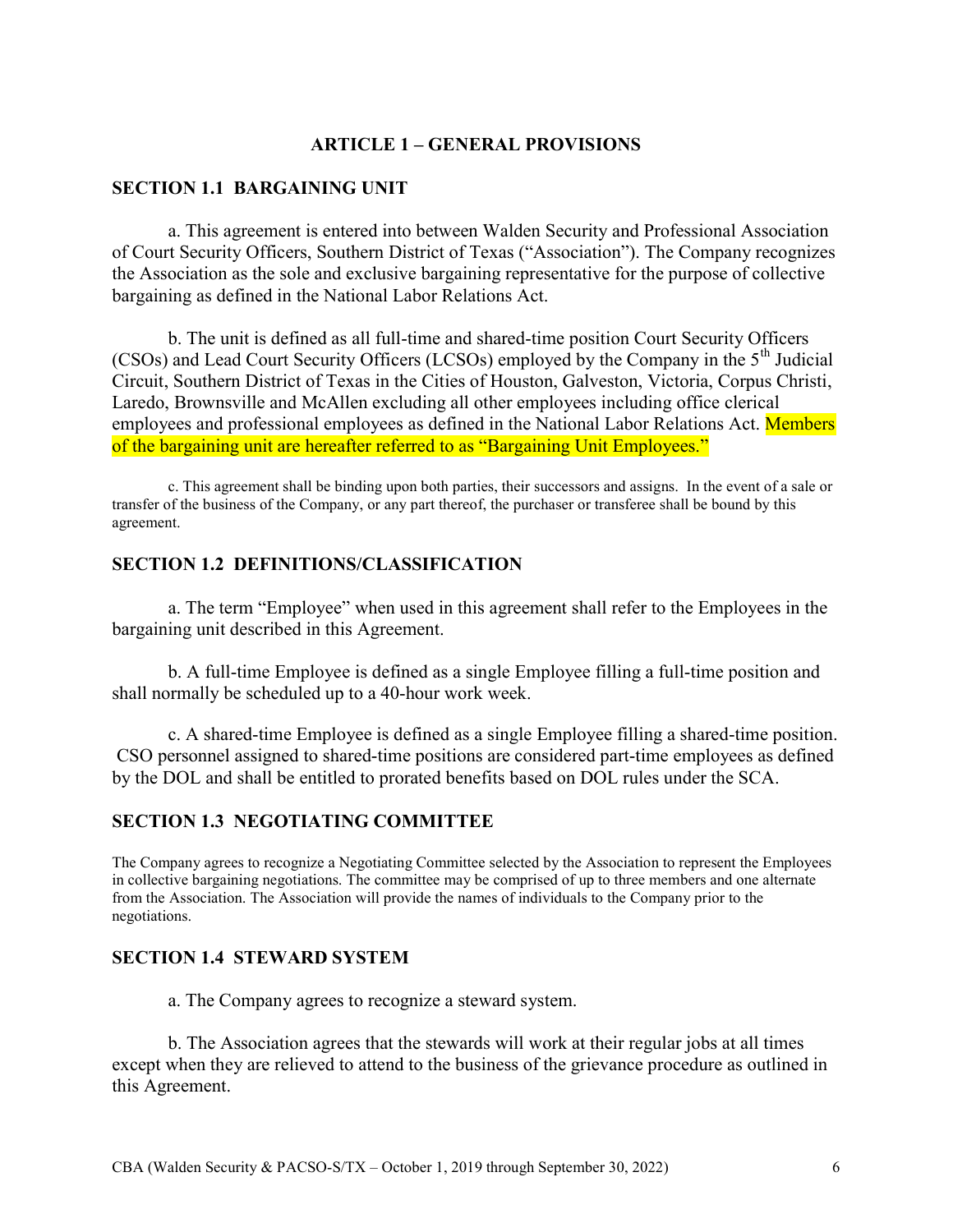c. Aggrieved Employees and Association representatives will be paid their regular rate of pay for time spent in grievance-related meetings with management only during scheduled working hours. The aggrieved Employee will not be paid for time spent investigating grievances, preparing grievance documents, or for any time spent outside of meeting with management.

### SECTION 1.5 MANAGERS AND SALARIED PERSONNEL

Managerial and salaried Employees shall not perform the duties of the Employees in the bargaining unit, except in an emergency.

#### SECTION 1.6 DUES CHECKOFF

a. The Company agrees to deduct dues as designated by the Association on a per monthly basis from the second paycheck of each member of the **Union Association**. These deductions will be made only upon written authorization from the Employee on a form provided by the Union Association. The Employee, upon thirty (30) days written notice served upon the Company and the Union Association, may revoke such authorization. It is understood that such deductions will be made only so long as the Company may legally do so. The **Union Association** will advise the Company as to the dollar amount of the **Union** Association membership dues.

b. The Company will remit all such deductions to the Association representative within ten (10) business days from the date that the deduction was made, via ACH direct deposit, if possible. All costs related to direct deposit will be borne by the Association. The Association agrees to furnish the Company with the current routing number for direct deposit. The Company shall furnish the Association representative with a deduction list, setting forth the name and amount of dues, within ten (10) business days of each remittance. The Association agrees to hold the Company harmless from any action or actions growing out of these deductions initiated by an Employee against the Company, and assumes full responsibility of the dispositions of the funds so deducted, once they are paid over to the **Union Association**. Errors made by the Company in the deduction or remittance of monies shall not be considered by the Association as a violation of this provision, providing such errors are unintentional and corrected when brought to the Company's attention.

c. All parties agree that the Company's responsibility under this Article terminates upon the expiration of this collective bargaining agreement.

#### SECTION 1.7 INTENT OF PARTIES

The Association and the Company agree to work sincerely and wholeheartedly in that the provisions of this Agreement will be applied and interpreted fairly, conscientiously, and in the best interest of efficient security operations. The Association and the Company agree to use their best efforts to cause the Bargaining Unit Employees, individually and collectively, to perform and render loyal and efficient work and services on behalf of the Company. Neither the Company, nor the Association, their representatives, their members will intimidate, coerce, or discriminate in any manner against any person in its employ by reason of his/her membership and activity or non-membership or non-activity in the Association.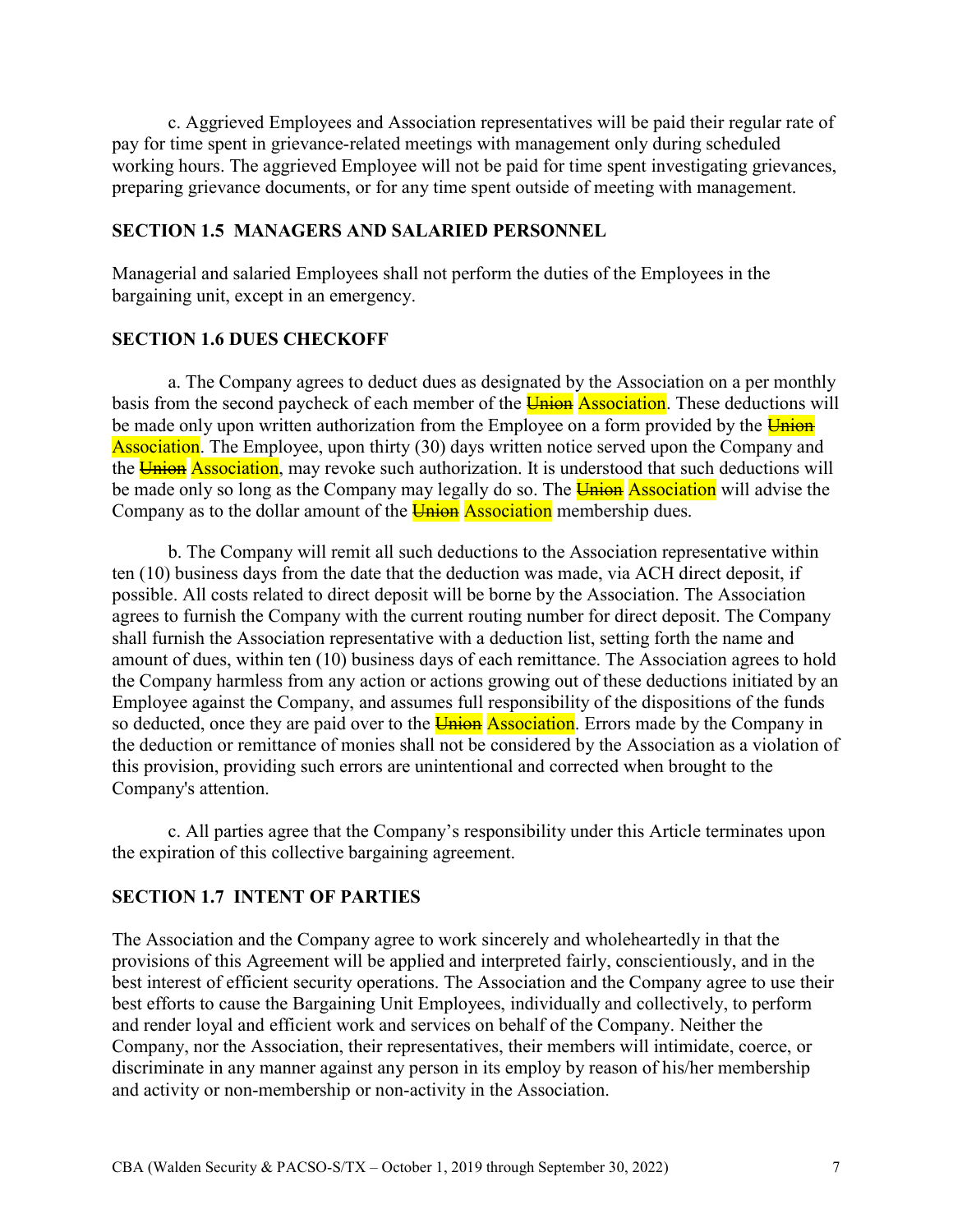# SECTION 1.8 ANTI-DISCRIMINATION

Neither the Company nor the Association will discriminate against any Employee because of race, color, religion, sex, age, national origin, Veterans status, disability or other protected reason. The Company and the Association recognize the objective of providing equal employment opportunities for all people is consistent with Company and Association philosophy, and the parties agree to work sincerely and wholeheartedly toward the accomplishment of this objective.

# ARTICLE 2 – SENIORITY

# SECTION 2.1 ASSOCIATION SENIORITY DEFINED

a. Association seniority shall be the length of continuous service from the Employee's last date of hire as a full or shared-time CSO or LCSO including any member assigned to the Courts, U.S. Probation Offices, and U.S. Attorney's Offices for the Company, past or present and/or any predecessor Company. Seniority shall not accrue until the Employee has successfully completed the probationary period, at which time the Seniority date will revert to date of hire. Seniority shall be applicable in determining the filling of vacancies, order of layoff and recall, vacation schedules, holidays, extra work, overtime and other matters as provided for in this Agreement.

b. For the purposes of vacation schedules, extra work, overtime and filling vacancies Association seniority shall be defined as seniority within the Employee's regular work site.

c. Any Employee who is granted an approved leave of absence will retain all seniority rights.

#### SECTION 2.2 SENIORITY LISTS

Upon request by the Company, the Association using service credit information supplied by the Company will provide a seniority list to the Company.

# SECTION 2.3 PERSONAL DATA

Employees shall notify the Company in writing, on the company provided form, of their proper mailing address and telephone number or of any change of name, address, or telephone number. The Company shall be entitled to rely upon the last known address in the Company's official records.

#### SECTION 2.4 TRANSFER OUT OF UNIT

Any Bargaining Unit Employee who is promoted to a non-bargaining unit position for more than four (4) consecutive weeks shall lose their Association seniority, unless extended by mutual agreement between the Company and the Association. If they return to the bargaining unit at a later date their Association seniority will start on that return date.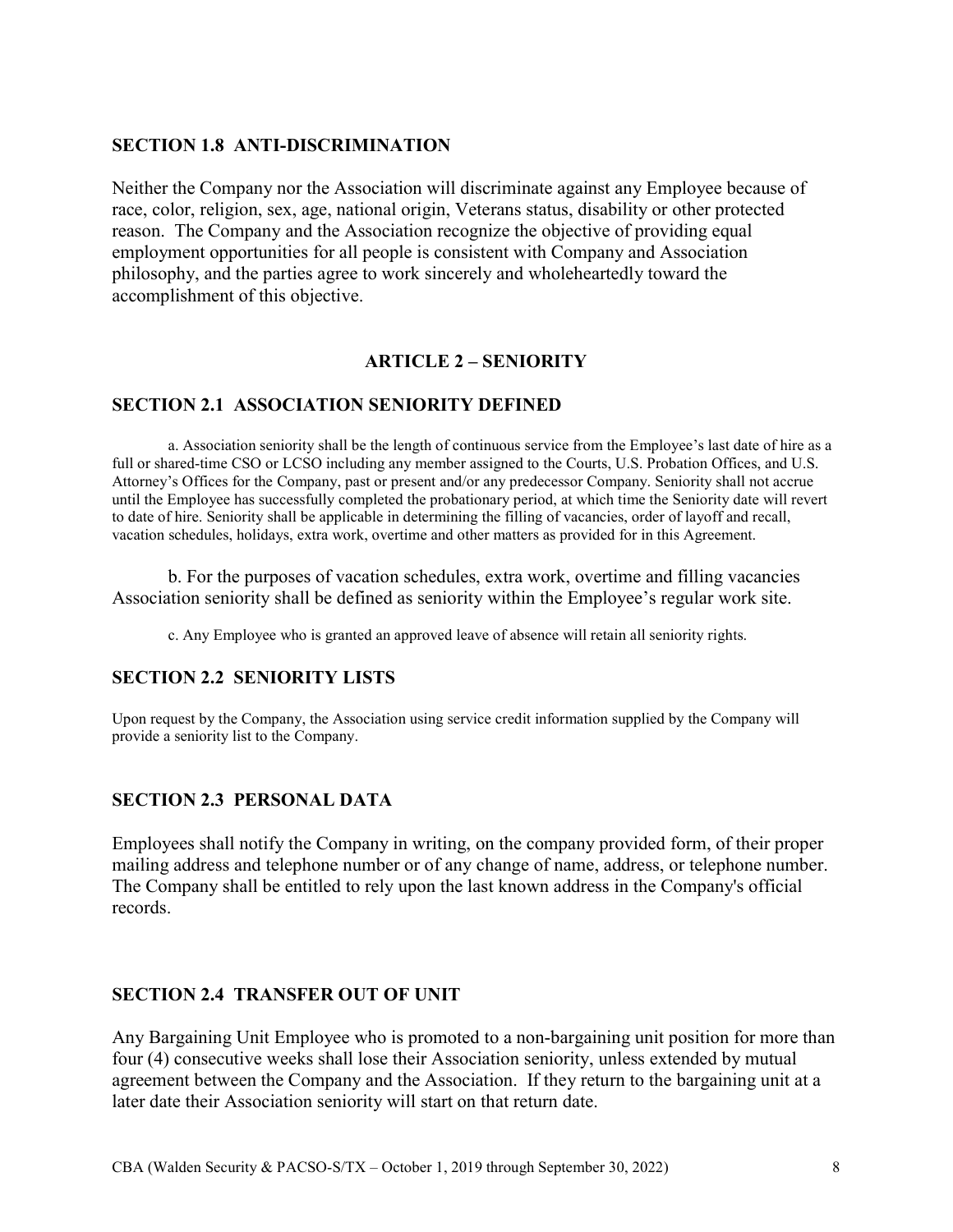#### SECTION 2.5 PROBATIONARY EMPLOYEES

a. Probationary Employees will be considered probationary for a ninety (90) calendar day period after their hire date. Company reserves the right to decide issues relating to transfers, suspensions, discipline, layoffs, or discharge of Probationary Employees without recourse to the grievance procedure contained in this Agreement.

b. Probationary Employees do not have seniority until the completion of the probationary period, at which time seniority dates back to the date of hire. The probationary period can be extended by mutual agreement between the Company and the Association.

#### SECTION 2.6 TERMINATION OF SENIORITY

The seniority of an Employee shall be terminated for any of the following reasons:

a. The Employee quits or retires;

b. The Employee is discharged;

c. A settlement with the Employee has been made for total disability, or for any other reason if the settlement waives further employment rights with the Company;

d. The Employee is laid off for a continuous period of one hundred eighty (180) calendar days;

e. The U.S. Government revokes the Employee's credentials as a CSO. In the event the revocation is reversed and the employee is re-credentialed by the U.S. Government, then his/her seniority is reinstated;

f. The Employee is permanently transferred out of the bargaining unit under and subject to Section 2.4 above;

g. The Employee accepts a position outside of the bargaining unit and does not return to the bargaining unit for a period of 180 days.

# ARTICLE 3 – JOB OPPORTUNITIES

#### SECTION 3.1 FILLING VACANCIES

a. If a vacancy occurs in a full time or shared-time position covered by this Agreement or a new position is added and the  $\epsilon$ Company chooses to fill the position, the job will be posted for a period of five (5) working days (excluding Saturdays, Sundays and holidays) at all locations within the District and on the Company's web site. At the end of the 5-day notice, the Company will submit the name of a transfer or a new applicant packet to USMS. In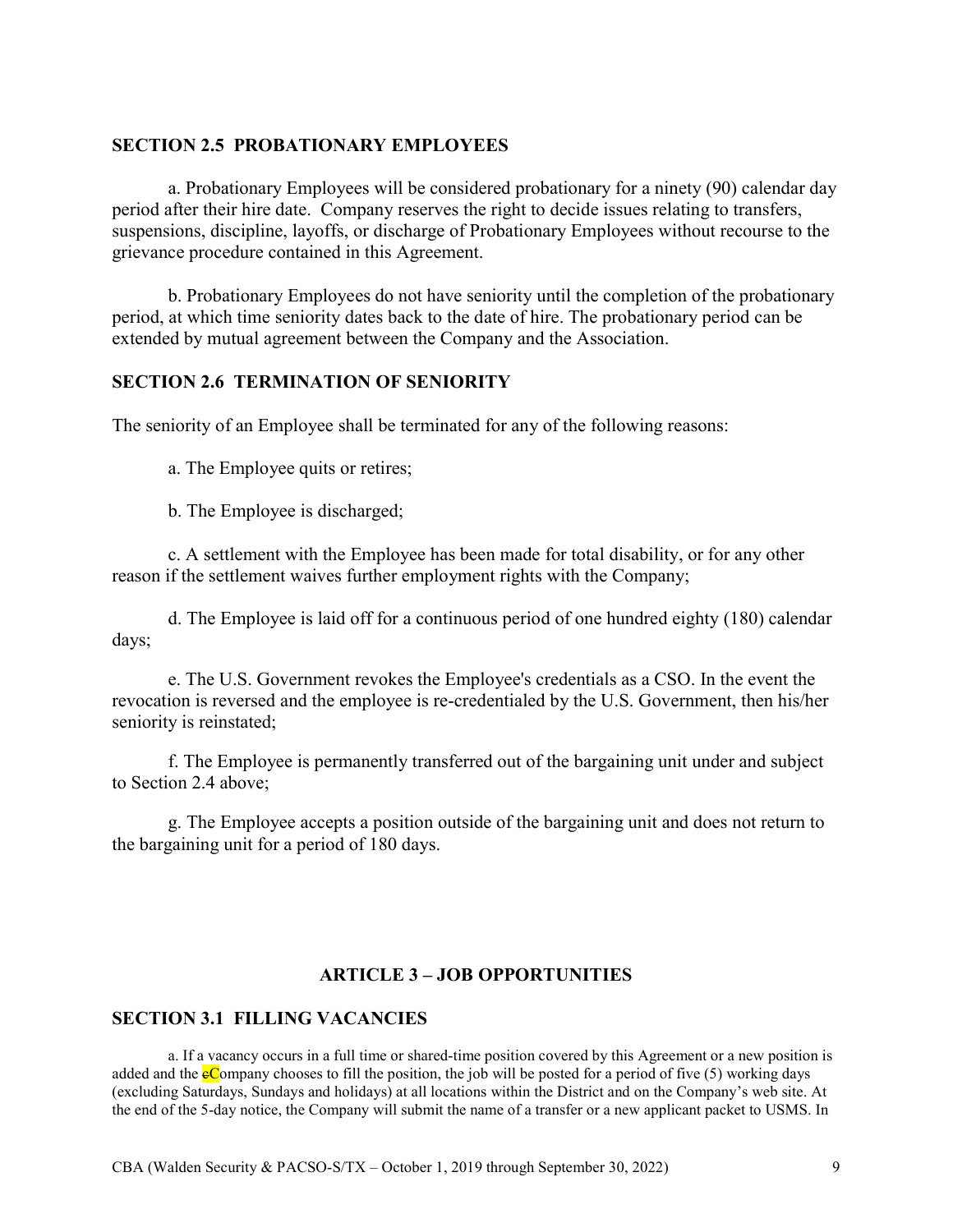the event of a transfer which will create a subsequent vacancy, the Company will fill the subsequent vacancy with a transfer or a new applicant packet without issuing another 5-day notice.

b. When a vacancy occurs, the Company will fill the position with the most senior Employee who has applied for the position in writing and will be trained (if required) to fill any necessary special qualifications for the new position. In these situations, seniority is defined as assignment to that particular building or site. This provision does not apply to Lead Court Security Officer vacancies. Transfers from USMS Court positions to SSO positions or vice versa shall be irreversible for a minimum of 365 days before attempting to transfer back.

c. Once an Employee has submitted a bid for a vacancy that bid may not be withdrawn unless agreed upon by the Company and the Association.

d. The Employee having gone through the Association's job bidding process and identified as the most senior Employee to fill the vacancy will be placed into the vacant position. In these situations, seniority is defined as assignment to that particular building or site. This Employee filling the vacant position cannot submit a bid request for his/her previous position for at least 180 days after leaving the position.

#### SECTION 3.2 LAYOFF, REDUCED POSITIONS, REDUCED HOURS OF WORK, AND **RECALL**

a. In the event of layoffs, reduction of positions and recall, when full-time or shared-time positions are being reduced, probationary Employees will be laid off first. Should it be necessary to further reduce the work force, then all reductions shall be made in reverse seniority order and starting with the last hired. Employees will be retained on the basis of seniority. Recall of Employees will be accomplished by recalling the last laid off Employee first and so on.

b. In the event of a reduction in work hours, the Company will reduce the amount of hours equally among full-time and share-time Employees. The Company will provide the Association with as much advance notice as possible.

#### SECTION 3.3 TEMPORARY ASSIGNMENTS

a. In the interest of maintaining continuous operations, the Company may temporarily assign an Employee to a vacant or new position or assign an Employee to a temporary security assignment directed by the USMS, including temporarily assigning an Employee to a work site within or outside of the area defined by this Agreement and its Appendices. To the extent feasible the assignment shall be a voluntary selection based on seniority and qualification and shall not exceed 90 days per Employee, this may be extended with an agreement between the Company and the Association. In the absence of volunteers, assignments shall be made on a reverse seniority and qualifications basis.

b. Employees involuntarily assigned will receive the higher of the base hourly wage available to Employees regularly assigned to the site to which the Employee is being transferred (providing that the Company is the Company on the site to which the Employee is being transferred), or their regular hourly wage they receive at their regular site under this Agreement.

#### SECTION 3.4 APPOINTMENT OF LEAD CSOs

The U.S. Government in its contract with the Company creates specific guidelines for the job duties and qualifications of Lead CSOs. Based on these guidelines, all appointments of Lead CSOs will be made on the basis of suitability as evaluated by the Company. Suitability shall include an Employee's skills, experience, past performance, capabilities, and the needs of the operation. If the Company determines Employees are equally qualified, seniority will prevail.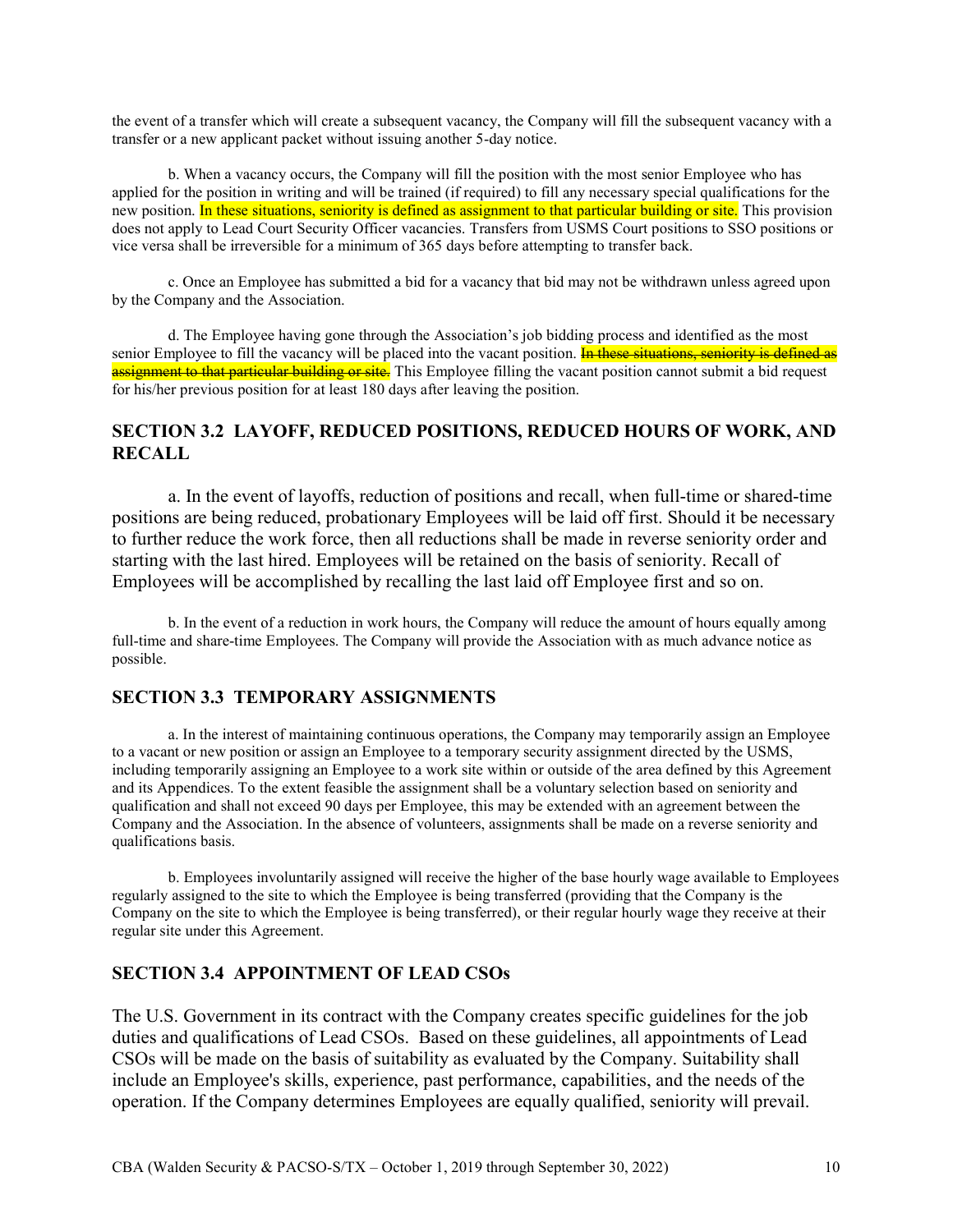# ARTICLE 4 – MANAGEMENT'S RETAINED RIGHTS

#### SECTION 4.1 ENUMERATED RIGHTS

The Company reserves all rights which it heretofore had except to the extent that those rights are expressly limited by the provisions of this Agreement. Without limiting the foregoing reservations of rights, the parties consider it to be desirable, in order to avoid unnecessary misunderstanding or grievances in the future, to specify by way of illustration and without limitation some of the rights reserved to the Company, which it may exercise in its sole discretion and which might otherwise be a source of potential controversy, these rights being including the right to:

a. Hire;

b. Assign work and schedule;

c. Promote, demote;

d. Discharge, discipline, or suspend;

e. Determine the size and composition of the workforce, including the number of, if any, employees assigned to any particular shift and the number of full-time and shared-time employees;

f. Make and enforce work rules not inconsistent with the provisions of this agreement;

g. Require Employees to observe Company rules and regulations;

h. Determine whether an employee may take unpaid leave when all forms of paid leave have been exhausted;

i. Determine the qualifications of an Employee to perform work;

j. **The right to dD**etermine, direct, and change the work operations and work force of the Company;

k. The right to eEnsure adherence to performance standards, the type of services to be rendered, and the manner in which such services are to be performed;

l. The right to dD etermine the type and quantity of machines, equipment, and supplies to be used and the purchase, control, and use of all materials, equipment, and supplies that are purchased, used, or handled by the Company;

m. **The right to sS**ell, lease, shut down, or otherwise dispose of all or part of the Company's assets or business operations;

n. The right to illet introduce changes in the methods of operations, jobs or facilities, including the right to automate, totally or partially, any or all of its business operations, even though this operates to eliminate unit jobs;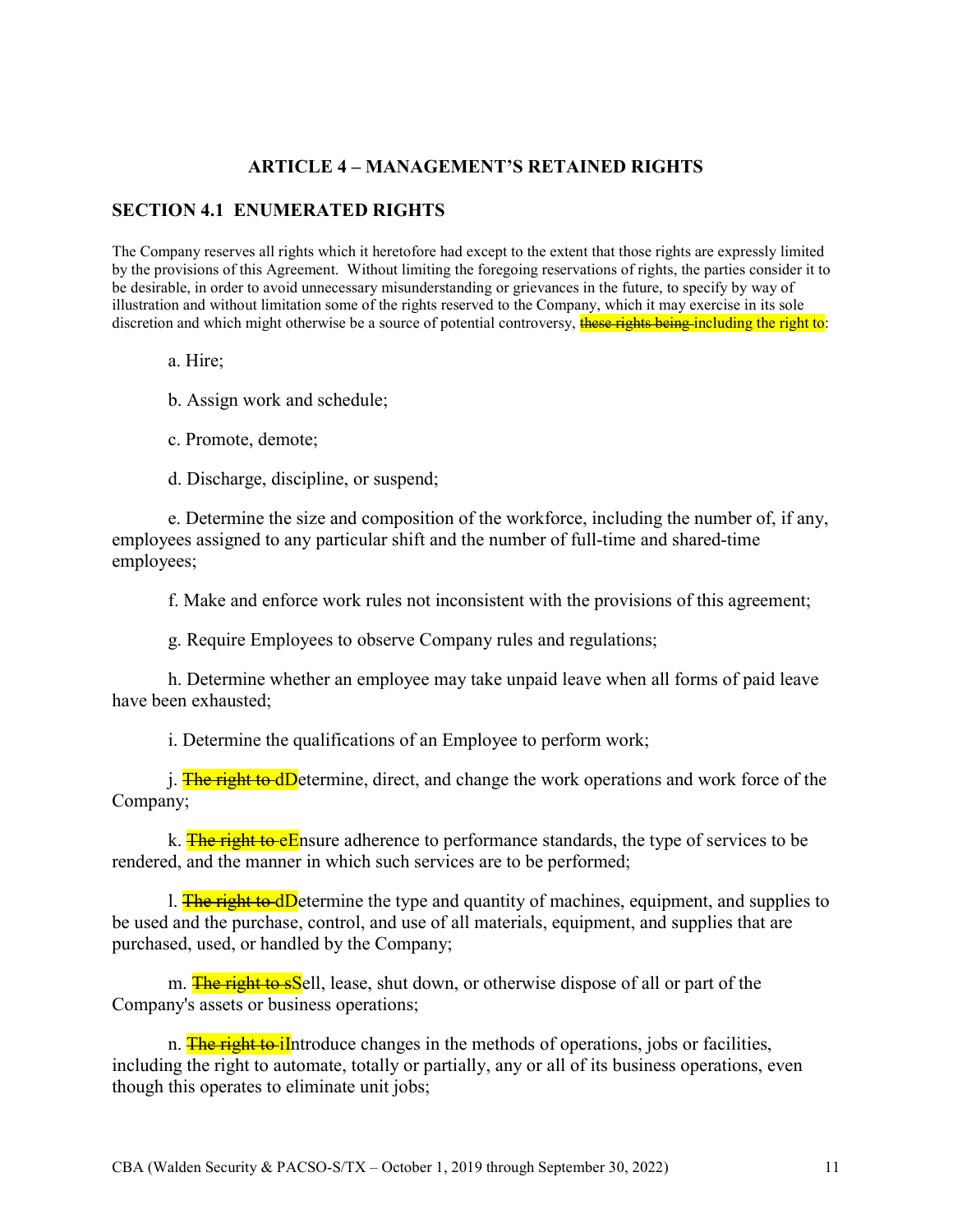o. The right to eEstablish job descriptions and classifications and to require any employee covered by this Agreement to perform any job or task deemed necessary by the Company;

p. The right to sSchedule all work and hours of work, to determine the need for and amount of overtime, and to assign or require employees to work overtime.

# SECTION 4.2 RETAINED RIGHTS

Any of the rights, power or authority the Company had prior to the signing of this Agreement are retained by the Company, except those specifically abridged or modified by this Agreement and any supplemental Agreements that may hereafter be made. The Company's failure to exercise any function reserved to it shall not be deemed a waiver of any such rights.

# ARTICLE 5 – GRIEVANCE PROCEDURE

#### SECTION 5.1 INTENT

For purposes of this Agreement, a grievance shall mean a claimed violation of this Agreement, except that this grievance procedure shall not be used for any action or order of removal of an Employee from working under the contract by the U.S. Government or revocation of required CSO credentials by the USMS provision for the removal of Contractor employees in Section H-9 of the Contract or its successor between the U.S. Marshals Service, U.S. Attorney's Office, members of the Judiciary and Walden Security. Upon written request, the Company will provide the Association, in a timely manner, with all information concerning the removal that the Company may legally release, and will provide the Association with any relevant information concerning the proper Government point of contact and their contact data. If the U.S. Government decides that an Employee shall be removed then that decision is final and cannot be grieved. In addition, the grievance procedures outlined herein shall not apply where the Company is acting under express directives of the U.S. Government.

#### SECTION 5.2 GENERAL PROVISIONS

a. The number of days outlined in Section 5.3 in the processing and presentation of grievances shall establish the maximum time allowed for the presentation and processing of a grievance. The term "days" shall mean "working" days and not include Saturdays, Sundays or holidays when used in this Article.

b. Should the Company or the Association fail to comply with the time limits for responding to a grievance as set forth in this Article, the grievance is to be considered denied. Should the Association fail to comply with the time limits for initiating or advancing a grievance, the grievance shall be considered withdrawn.

c. Upon a written request, an Employee may schedule a time through the Company's Federal Services Division's Human Resource personnel to view their personnel file.

#### SECTION 5.3 GRIEVANCE PROCEDURE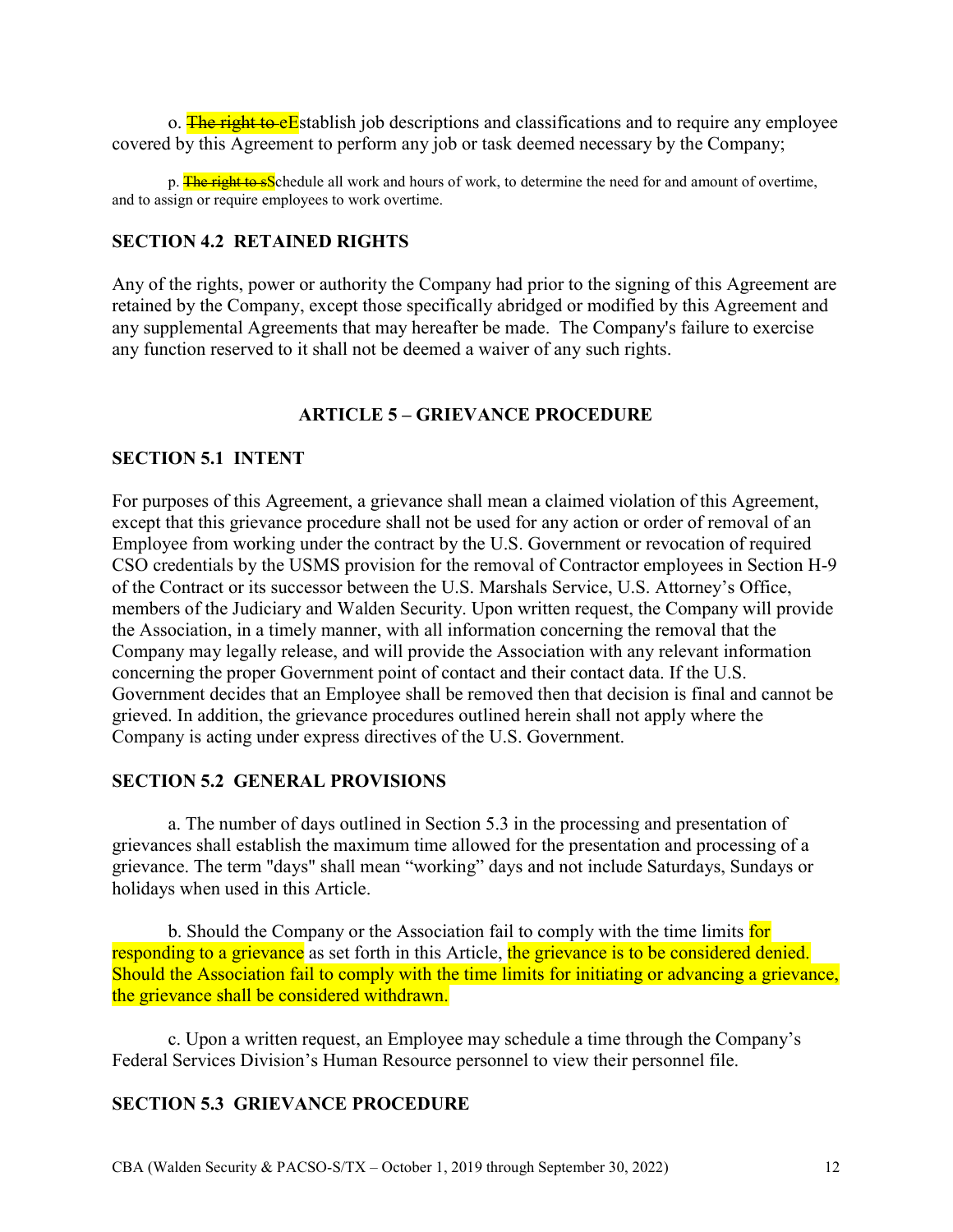All grievances shall be presented and processed in accordance with the following procedures:

a. Informal Step - The parties shall make their best efforts to resolve any dispute on an informal basis. Both the Company and the Association agree that the Employee will first discuss the complaint with their immediate supervisor (not in the bargaining unit), within ten (10) working days of the incident being grieved, to start the informal procedure. If the informal procedure is not invoked within ten (10) working days of the Employee's knowledge of a grievable issue, then it is agreed by both parties that no further action will be taken. If, during the course of this discussion either the Employee or the supervisor deems it desirable, a steward or other Association representative may be called in. If the complaint is not satisfactorily adjusted within three (3) working days of the inception of the informal discussion, it may be submitted in writing to the Contract Manager or designee in accordance with Step One.

b. Step One - If the matter is not resolved informally, the Employee shall, not later than five (5) working days after the informal discussion with the immediate supervisor, set forth the facts in writing, specifying the Article and paragraph allegedly violated. This shall be signed by the aggrieved Employee and the Association representative, and shall be submitted to the Contract Manager or designee. The Contract Manager or designee shall have five (5) working days from the date the grievance was presented to return a decision in writing with a copy to the aggrieved Employee and the Association representative. If the grievance involves the District Supervisor or Contract Manager then Step One shall be submitted to the next person in the chain of command as designated by the Company.

c. Step Two - If the grievance is not settled in Step One, the grievance may be appealed in writing to the Company's VP, Federal Services Division or designee not later than ten (10) working days from the denial by the Contract Manager or designee. The VP, Federal Services Division or designee will have ten (10) working days from the date the grievance was presented to return a decision, in writing, with a copy provided to the aggrieved Employee and the Association representative.

d. Grievance for Discipline - Any grievance involving discharge or other discipline may be commenced at Step One of this procedure. The written grievance shall be presented to the District Supervisor within ten (10) working days after the issuance of discipline. Any disciplinary action that directs a suspension, loss of wages and/or benefits or termination shall be in writing.

#### SECTION 5.4 ARBITRATION PROCEDURE

Grievances processed in accordance with the requirements of Section 5.3 that remain unsettled may be processed to arbitration by the Association, giving the Company's VP of Federal Services Division written notice of its desire to proceed to arbitration not later than fifteen (15) working days after rejection of the grievance in Step Two. Failure to meet the timeframes in Section 5.3 by either party will make grievance ineligible for arbitration.

a. Selection of an Arbitrator - Within fifteen (15) working days of receipt of the Association's written notice to proceed with arbitration, the Company and the Association will meet telephonically to jointly attempt to agree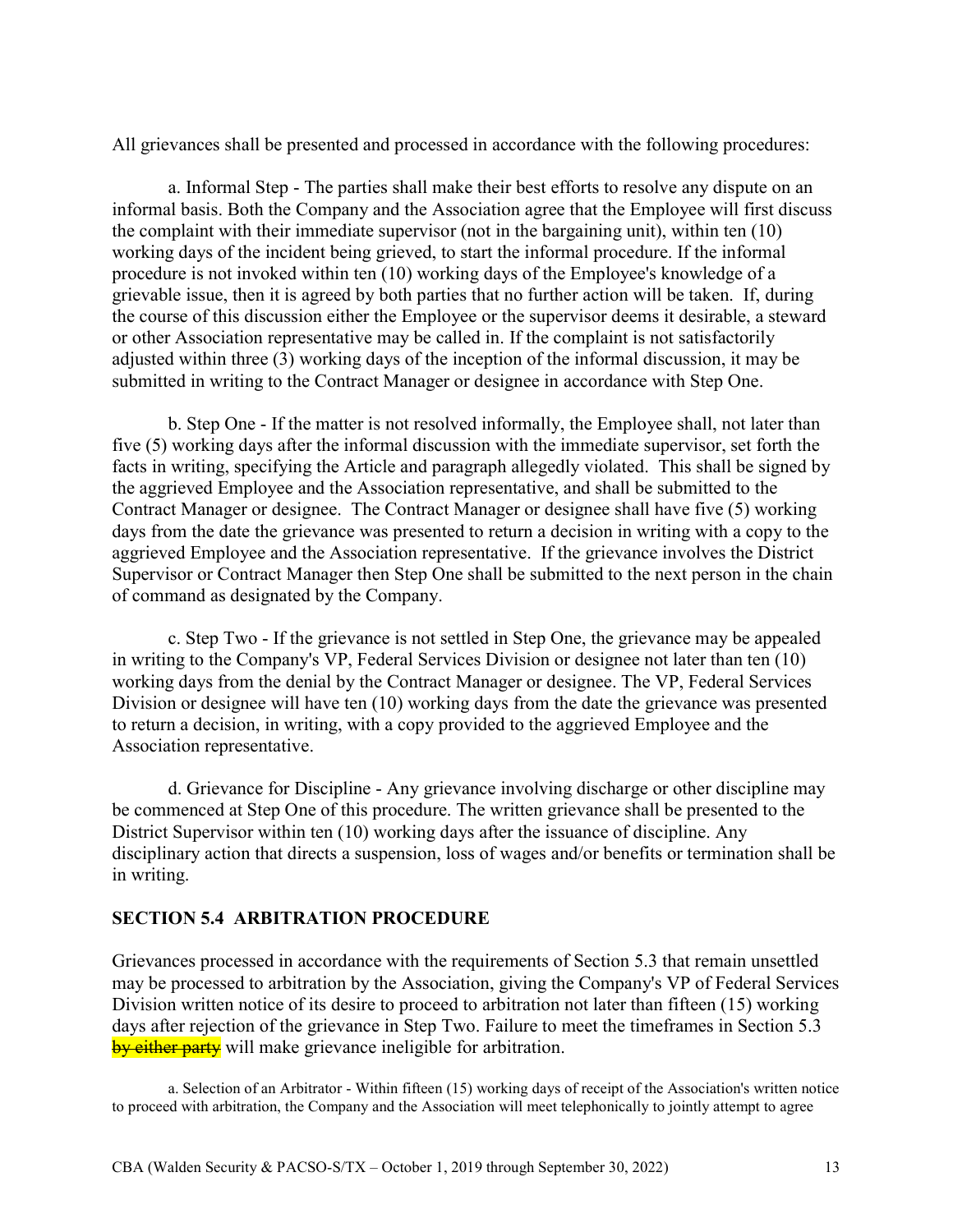upon the selection of a neutral arbitrator. If, within the fifteen (15) working days, the parties fail to agree upon the selection of an arbitrator, the Association will request Federal Mediation and Conciliation Service (FMCS) to supply a list of seven (7) arbitrators. An arbitrator will be selected from the list supplied by FMCS by parties alternately striking from the list until one (1) name remains, and this individual shall be the arbitrator to hear the grievance.

b. Decision of the Arbitrator - The arbitrator shall commence the hearing at the earliest possible date. The decision of the arbitrator shall be final and binding upon the parties to the Agreement. Any decision shall be complied with, without undue delay after the decision is rendered. It is understood and agreed between the parties that the arbitrator shall have no power to add to, subtract from, or modify any of the terms of this Agreement.

c. Arbitration Expense - The arbitrator's fees and expenses, including the cost of any hearing rooms, shall be paid by the non-prevailing party. Each party to the arbitration will be responsible for their own expenses and compensations incurred bringing any of its witnesses or other participants to the arbitration. Any other expenses, including transcript costs, shall be borne by the party incurring such expenses.

# SECTION 5.5 CLASS ACTION

The Association shall have the right to file a group grievance (class action) or grievances involving more than one (1) Employee at the Informal Step of the grievance procedure.

# SECTION 5.6 INDIVIDUAL GRIEVANCES

No individual may move a grievance to arbitration.

#### ARTICLE 6 – DISCIPLINE

#### SECTION 6.1 GROUNDS FOR DISCIPLINE AND DISMISSAL

After completion of the probationary period, as specified in Section 2.5, no Employee shall be dismissed or suspended without just cause.

a. The Company's contract with the U.S. Government sets out performance standards for the CSOs in Section C of the Contract between the Company and the USMS. All Employees are required to comply with these standards. Failure to do so may lead to disciplinary action. These performance standards, the USMS Deadly Force Standards and the U.S. Title 18 Domestic Abuse and Violence policy will be issued to each Employee and must be signed, acknowledging receipt, by the Employee and may be updated by the Company each year. Employees agree to comply with any non-disciplinary directives issued by the Government. The Company agrees to conduct investigations in compliance with accepted procedures.

b. The Company may discipline Employees when necessary and discharge those who fail to uphold U.S. Government or Company standards. It is recognized by parties to this Agreement that progressive discipline shall be applied in dealing with Employees. However, it is also recognized that offenses may occur for which progressive discipline is not applicable (e.g. fraud, gross misconduct, theft, etc.). Disciplinary measures vary depending on the seriousness of the matter and the past record of the Employee. Failure to comply with any investigation procedures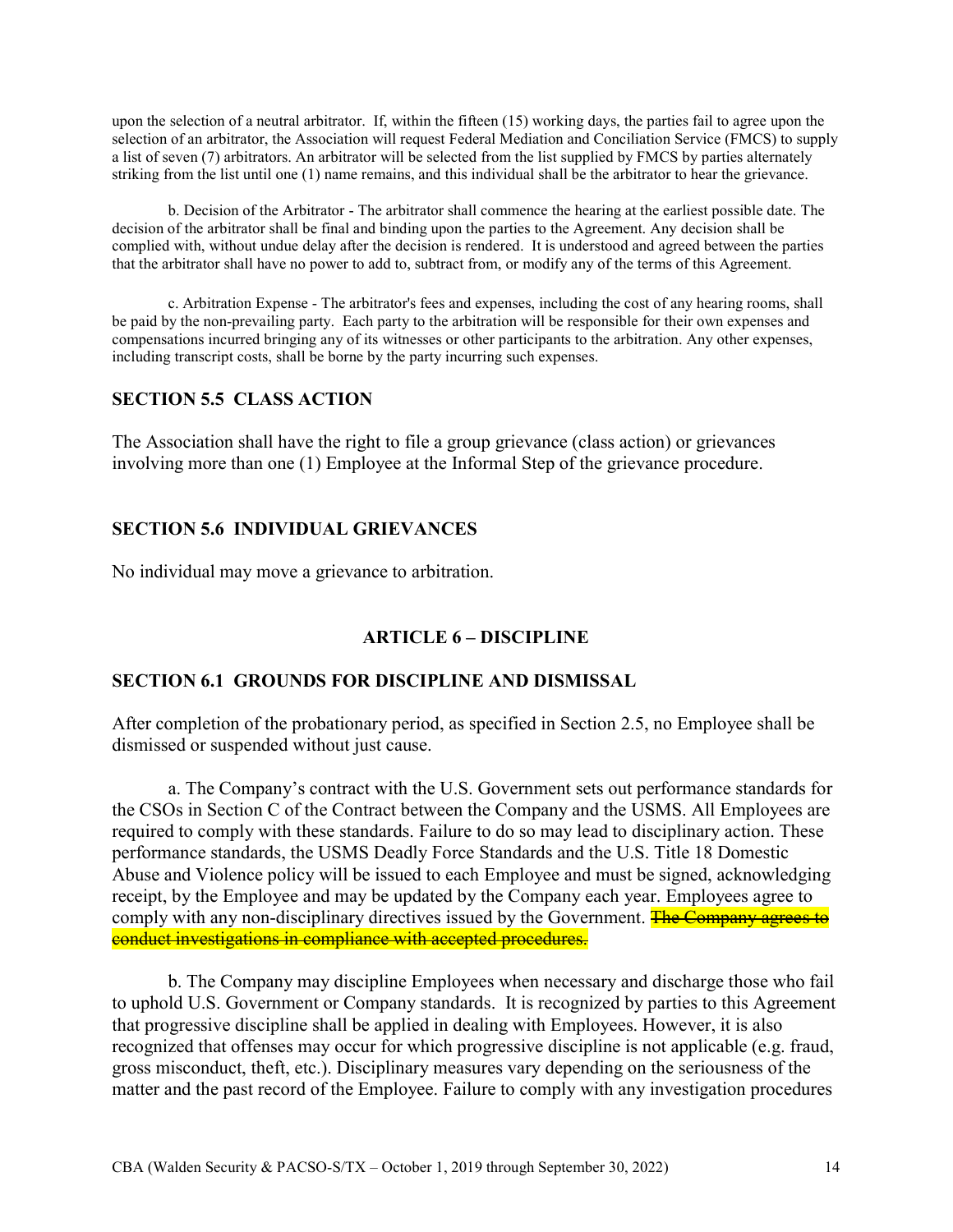will result in dismissal. All discipline shall be subject to the grievance and arbitration procedures, except for those issues involving the USMS contractual rights. The Employee may request, in writing, to the District Supervisor, that any disciplinary action not resulting in suspension may be considered for removal from the Employee's file after 6 months, provided that no violations of the same type have occurred and that no more than one violation of any type has occurred.

# ARTICLE 7 – HOURS OF WORK AND OVERTIME

# SECTION 7.1 WORKDAY AND WORKWEEK

a. For the purposes of this Article, a regular workweek for a full-time position/full-time employee shall normally be up to 40 hours. Shifts shall be scheduled at the discretion of the Company to fulfill the needs of the U.S. Government.

b. The CSOs may exchange shifts and/or days off, when necessary after agreement by the affected CSOs and 24 hour notification to the District Supervisor or his/her designee.

# SECTION 7.2 OVERTIME

An overtime rate of time and one-half (1 1/2) of an Employee's base rate of pay (exclusive of health and welfare and other fringe additions to pay) shall be paid for all hours actually worked in excess of forty (40) hours in a work week.

# SECTION 7.3 OVERTIME REQUIREMENT

If directed to work overtime (i.e., over forty [40] hours in a workweek) or extra hours, and the seniority system is not invoked due to shortness of notice to the Company, the Employee shall be required to do the work, unless the Employee is excused by the Company for good cause.

# SECTION 7.4 OVERTIME DISTRIBUTION

Subject to the exception in Section 7.3, the Company will make a reasonable effort to offer overtime by seniority on a rotating basis and to distribute overtime as equitably and fairly as is practical among Employees. The Company and the Association will monitor this policy. Extra work shall be defined as work performed for an agency other than the USMS.

# SECTION 7.5 REST/MEAL PERIODS

There shall be two (2) fifteen (15) minute paid rest periods and one (1) thirty (30) minute unpaid lunch period for each eight (8) hour shift. One rest period shall be taken in the first half of the shift and the second rest period shall be taken in the last half of the shift. In addition, meal breaks are required for any scheduled shift exceeding four (4) hours. Rest breaks will not be combined and taken in conjunction with a meal break. On occasion, due to exceptional work requirements, Employees may have to work through their unpaid lunch breaks. If so, they will be afforded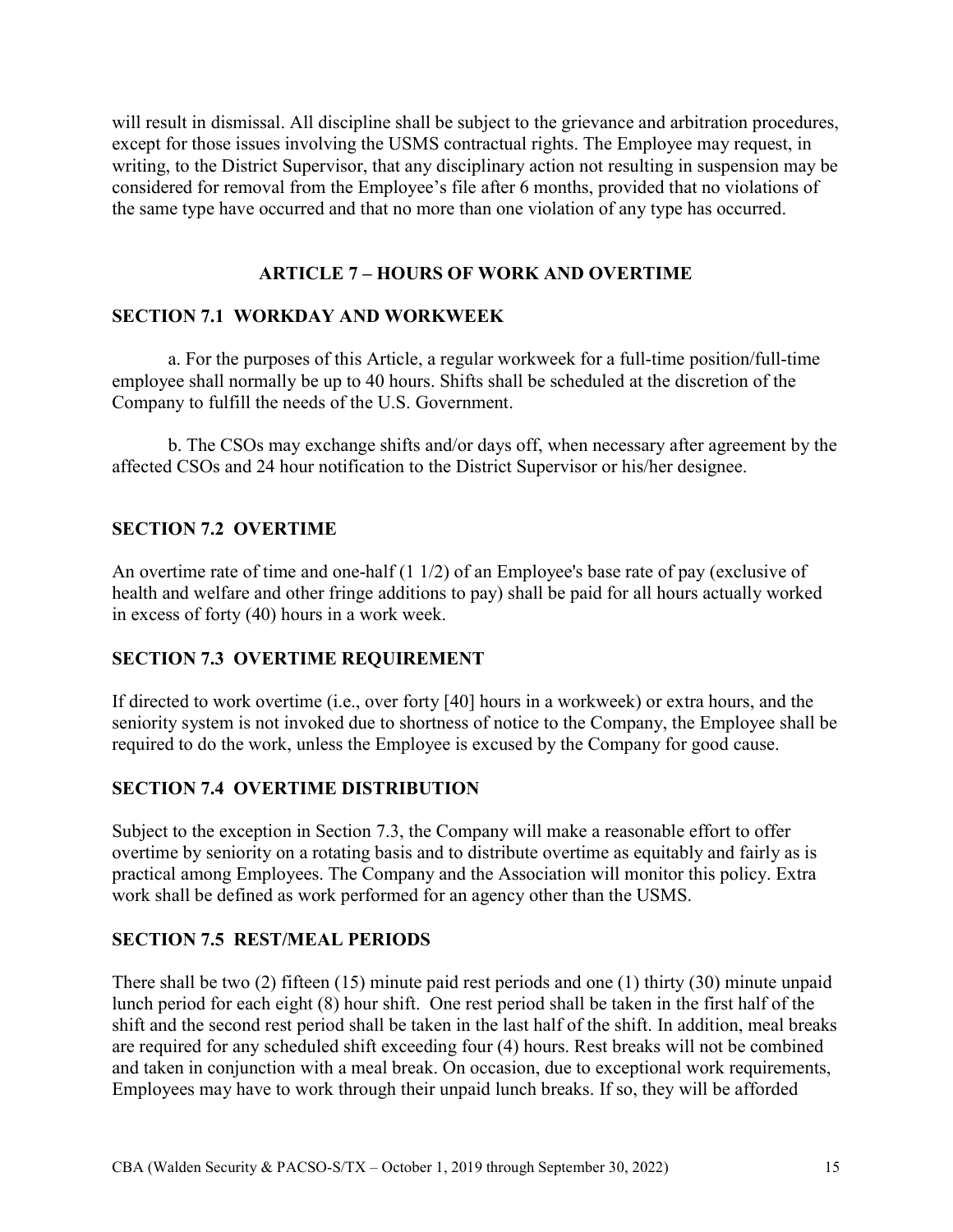another lunch period or compensated at the appropriate rate of pay if another lunch period is not feasible. The Company recognizes the requirement to make its best efforts to provide regularly scheduled breaks. It is not the intent of the Company to avoid this requirement.

# SECTION 7.6 CALL IN PAY

An Employee called into work will be guaranteed a minimum of two (2) hours of work, or if two (2) hours of work is not available, will be paid for a minimum of two (2) hours of wages. Call in is defined as anytime a CSO is required or called to report to duty for any business and is not notified not to come in. An exception to this section is found in Section 7.7 below concerning courthouse closure.

# SECTION 7.7 COURTHOUSE CLOSURE

The Company recognizes the fact there are times when inclement weather, a natural disaster, or any other planned or unplanned event may close a courthouse or government building where its employees are assigned. In the event that a closing occurs, employees will be excused and may use personal leave, vacation days, **floating holiday** or leave without pay. In addition, if employees are not previously notified of the closure and arrive for their shift, they will be paid at their normal rate of pay for two (2) hours.

# ARTICLE 8 – WORK SHIFTS AND PAYMENT POLICIES

# SECTION 8.1 WAGE SCHEDULE

a. The Company agrees to provide employees with compensation and fringe benefits as required by the McNamara-O'Hara Service Contract Act and other applicable laws, including but not limited to the Family Medical Leave Act of 1995 and the Uniformed Services Employment and Reemployment Rights Act of 1994.

b. The base rate of pay for CSOs in all locations are described in Appendix A of this Agreement.

# SECTION 8.2 PAYDAY

Payday for all Employees will be on Friday following the two (2) week pay period. The Company may require the use of direct deposit, except where precluded by law.

# SECTION 8.3 UNDISPUTED ERROR

In case of an undisputed error on the part of the company as to an Employee's rate of pay, proper adjustment will be made in the next paycheck after the error has been brought in written form to the Company's attention. Any error involving eight (8) hours of pay or more will be corrected and paid within five (5) working days of the day the error was brought to the attention of the Company.

# SECTION 8.4 LEAD CSO RATES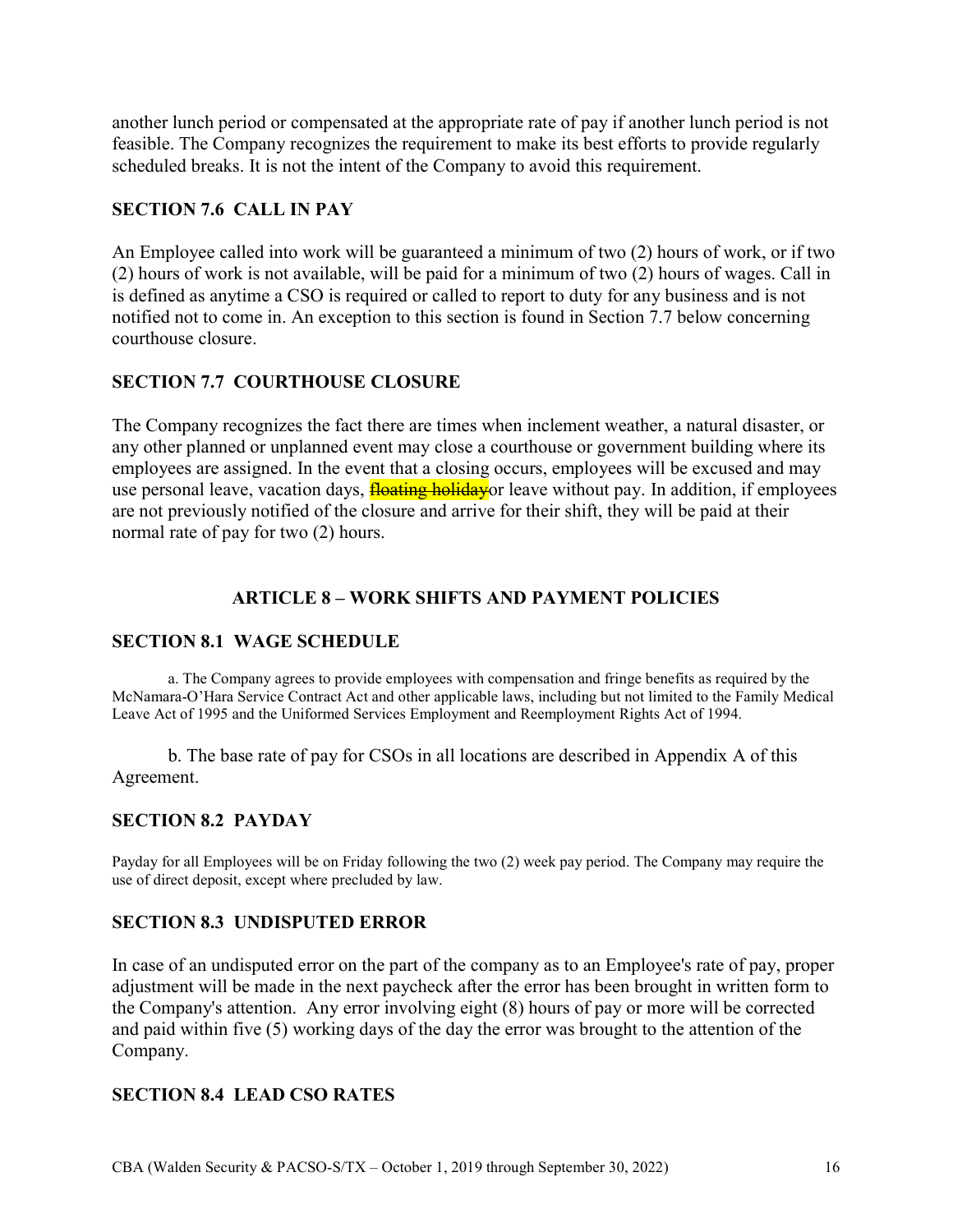a. If additional Lead CSOs are added to the contract any time after this Agreement goes into effect, they will be paid the LCSO wage. In the case where there are multiple LCSO wages, the additional LCSO will be paid at the lowest LCSO wage for the site or location where they are assigned.

b. LCSO rate of pay shall also be paid to Employees for hours worked as a weapons instructor.

c. Employees temporarily assigned to LCSO duties will receive LCSO rate of pay for that time in compliance with the Statement of Work.

#### ARTICLE 9 - HOLIDAY

#### SECTION 9.1 HOLIDAYS DEFINED

Whenever the term "holiday" is used, it shall mean:

| New Year's Day       | Independence Day             |
|----------------------|------------------------------|
| Veterans Day         | Columbus Day                 |
| Christmas Day        | Labor Day                    |
| Thanksgiving Day     | Martin Luther King Birthday  |
| Memorial Day         | Presidents Day               |
| *Floating Holiday #1 | $*$ $F$ loating Holiday $\#$ |

\* May be taken any time in the first six months of the contract year (i.e., October 1 – September 30) \*\* May be taken anytime in the second six months of the contract year (i.e., October 1 – September 30). The second floating holiday will be effective in the second and third years (i.e., October 1, 2017 and October 1, 2018, respectively) of this agreement.

Any day designated by the President of the United States as a permanent National holiday.

#### SECTION 9.2 MISCELLANEOUS HOLIDAY PROVISIONS

a. A full-time position Employee who is not required to work on a holiday shall be paid eight (8) hours straight time, exclusive of any shift premium for that holiday.

b. Any full-time position Employee who works as scheduled on a holiday shall receive the Employee's appropriate rate of pay for all hours worked, and in addition, shall receive eight (8) hours holiday pay at the straight time rate as described in (a.) above.

c. Employees assigned to work Christmas and Thanksgiving will receive time and a half plus the eight (8) hours holiday pay.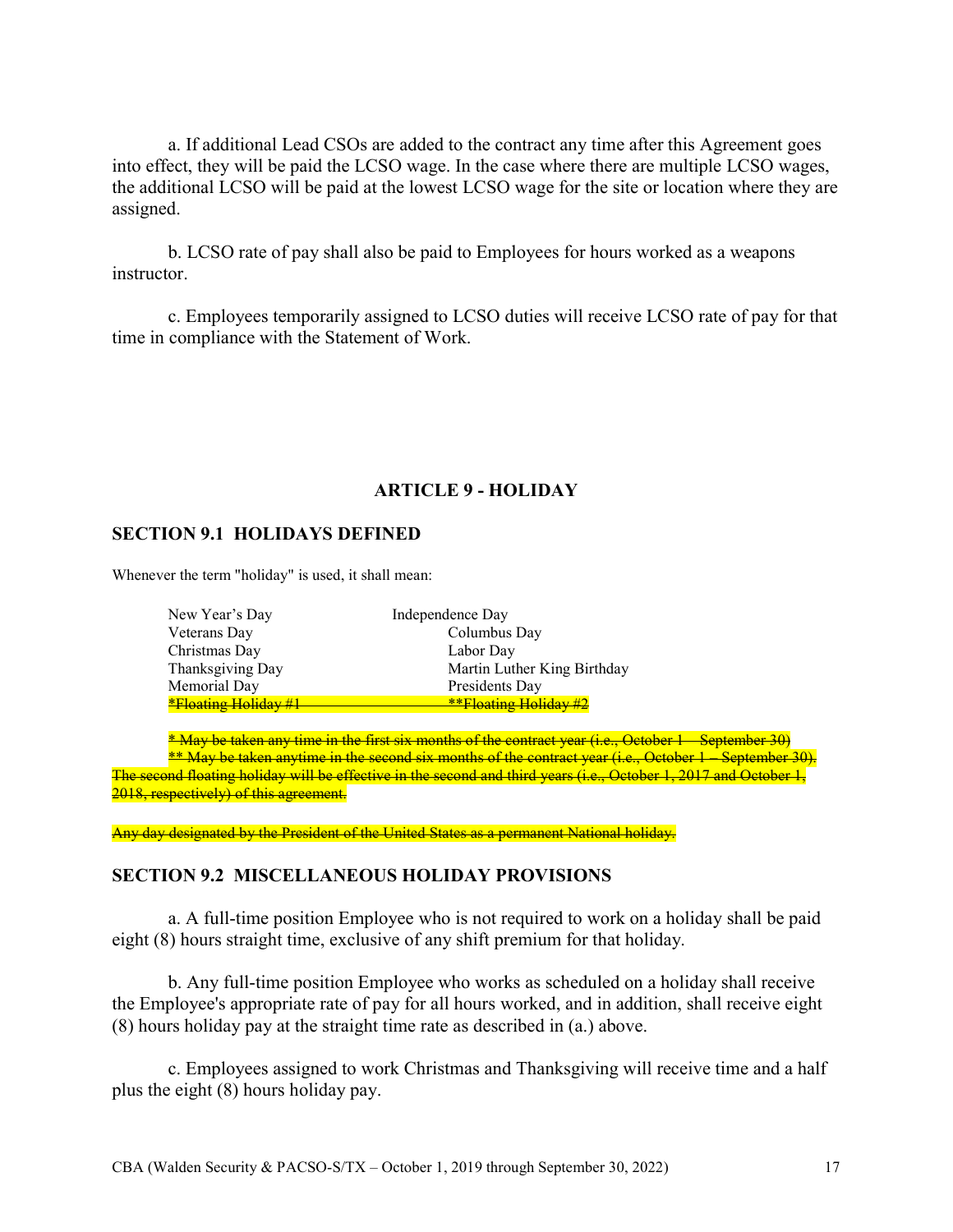d. A shared-time position Employee who does not work on a holiday shall receive prorated holiday pay based on the number of actual hours the Employee worked during the two (2) week pay period in which the holiday occurs. Proration is based on available full-time hours worked during the pay period. Shared-time Employees will receive a minimum of 4 hours of holiday pay. All Employees shall be paid a minimum of 8 hours holiday pay for Christmas and Thanksgiving.

e. Any shared-time position Employee who works as scheduled on a holiday shall receive the Employee's appropriate rate of pay for all hours worked, and in addition shall receive (8) hours holiday pay at the straight time rate, exclusive of any shift premium for that holiday.

f. In the event the holiday falls on a weekend, the term "holiday" will refer to the day that the U.S. Government designates as the holiday. **Employees scheduled off on the U.S.** Government designated holiday, who work the actual holiday, shall receive holiday pay per above.

SECTION 9.3 HOLIDAY PAY CALCULATIONS

Holiday pay<del>, including floating holidays,</del> for shared-time employees shall be calculated according to the following formula:

| (A) Hours worked                 | (A) $/72^* = (B)$ | $(B)$ x 8 hours         | (C) Shared-time      |
|----------------------------------|-------------------|-------------------------|----------------------|
| (during the two                  | *All holidays are | (Holiday Pay            | Employee holiday pay |
| week pay period that $\parallel$ | excluded from the | authorized to full-time | authorization        |
| the holiday falls in)            | available hours   | $CSOs$ = (C)            |                      |
|                                  | worked            |                         |                      |

#### ARTICLE 10 – VACATIONS

#### SECTION 10.1 ELIGIBLE FULL-TIME EMPLOYEES

a. Eligibility for vacation benefits shall be based on Department of Labor (DOL) rules under Service Contract Act. Eligible full-time Employees shall be entitled to annual vacation based on their continuous years of service on the contract with the present Company and all prior Ccompanies (based on the Employee's anniversary date of employment as a CSO, LCSO) at their individual hourly rate of pay.

b. Vacation bidding for full-time employees will take place starting November  $1<sup>st</sup>$  of each year for the following January calendar year. Requests shall be given to the District Supervisor. Vacation will be granted based on seniority and after the conclusion of the bidding process. Vacations requiring more than two (2) weeks may be approved with advanced notice. A copy of the leave slip reflecting approval or disapproval will be provided to the employee.

#### SECTION 10.2 ELIGIBLE SHARED-TIME EMPLOYEES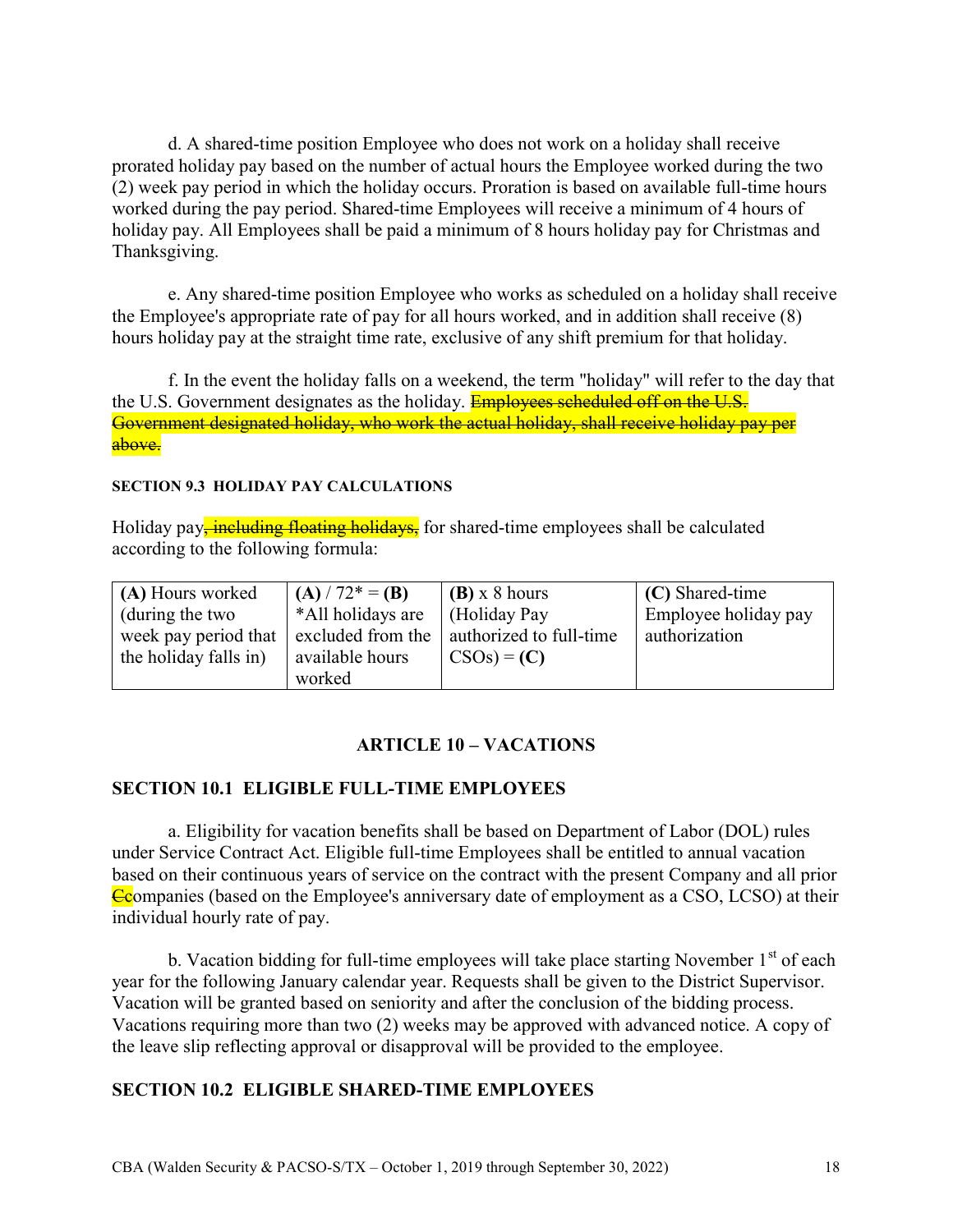a. Eligible shared-time Employees shall be entitled to pro-rated vacation based on the number of hours worked in the previous year and the Employee's anniversary date as shown by this calculation formula.

Vacation calculation for shared-time CSOs:

| (A) Hours worked     | $(A) / 1903^* = (B)$ | (B) x (vacation             | $(C)$ Shared-time        |
|----------------------|----------------------|-----------------------------|--------------------------|
| during year prior to | *or current          | authorization for full-time | <b>Employee vacation</b> |
| seniority date)      | <b>USMS</b>          | $CSOs$ = (C)                | authorization            |
|                      | authorization        |                             |                          |

b. Any Employee who works a full anniversary year, in part as a full-time position Employee and in part as a shared-time Employee, shall receive prorated vacation benefits for that year using the same calculation.

# SECTION 10.3 SCHEDULING VACATIONS

Employees who cash out vacation time are not entitled to participate in the vacation selection process.

# SECTION 10.4 UNUSED VACATION

Vacations shall not be cumulative from one year to the next. Any earned but unused vacation time remaining at the end of a year of service (based on Employee's seniority date of employment) shall be paid to the Employee.

# SECTION 10.5 PAY IN LIEU OF VACATION LEAVE

At any time during the year, Employees may request in writing to be paid for earned vacation, pay in lieu of taking actual vacation leave. Requested earned vacation pay will be paid in the next pay period up to a maximum of 40 hours. Nothing herein precludes an Employee from requesting pay for earned vacation to be paid in consecutive pay periods. Health and Welfare, uniform and pension (if applicable) are only paid up to 40 hours per work week.

#### SECTION 10.6 TERMINATING EMPLOYEES

Upon termination of employment, employees will be paid at their individual hourly rate any vacation time earned as of their last seniority date, but not used, as entitled by the Service Contract Act.

#### SECTION 10.7 VACATION INCREMENTS

Vacation must be taken in no less than four (4) hour increments.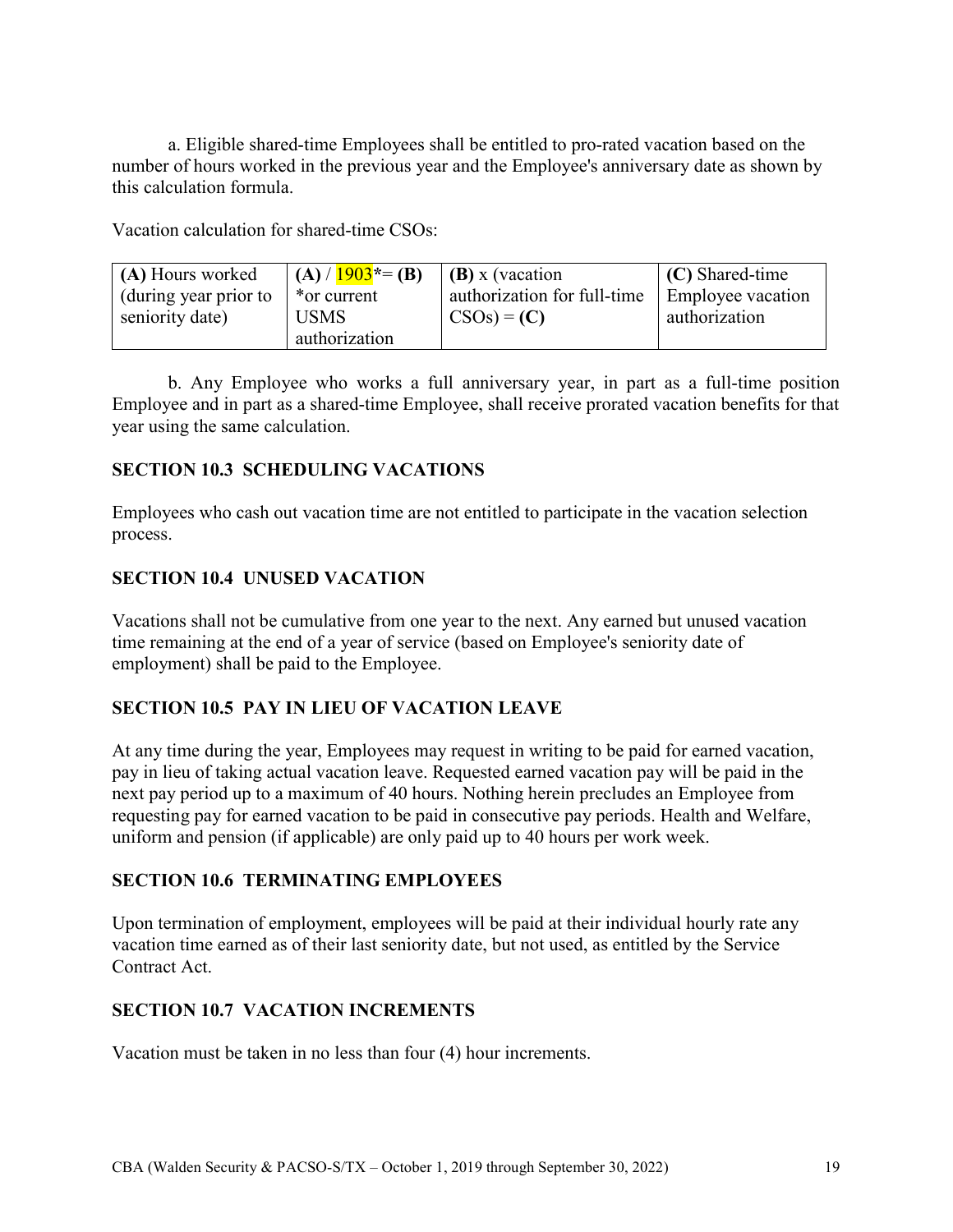# ARTICLE 11 – LEAVES OF ABSENCE

# SECTION 11.1 LIMITATIONS

Leaves of absence for non-medical emergencies may be granted at the sole discretion of the Company without loss of seniority to the Employee. Such leaves, if granted, are not to exceed 30 days, unless a special extension is approved by the Company. An Employee on any unpaid leave of absence will be required to use available personal leave and vacation time and floating holidays in full before beginning the unpaid leave. Length of service with the Company shall not accrue for purposes of vacation, holiday, or other accrued benefitsVacation and other accrued benefits shall not accrue for any unpaid leave of absence exceeding thirty (30) days. The Company will make every reasonable effort to maintain an Employee's position while on an unpaid leave of absence. Unpaid leaves of absence may be taken only with written approval of the Company.

#### SECTION 11.2 FAMILY MEDICAL LEAVE ACT (FMLA)

a. The Family and Medical Leave Act of 1993 (FMLA) is incorporated herein.

b. The Company agrees to honor the FMLA for all incumbent Employees.

c. New hire employees are entitled to FMLA after working 1,200 hours and twelve (12) months of continuous service on the contract.

d. During medical leave, the Employee shall be required to furnish a report from the doctor when requested periodically by the Company. Upon the expiration of said leave, the employee shall furnish the Company with a completed fit for duty medical evaluation (i.e., Form CSO 012 [Request to Reevaluate Court Security Officer's Medical Qualification]), conducted and signed by a certified licensed physician, which establishes the fitness of the Employee to return to the Employee's previously held work. The Company will not be responsible for any costs incurred related to fit-for-duty medical examinations. Any employee who is not able to return to work with a medical clearance from a licensed physician at the end of a maximum medical leave shall be terminated from Employment unless an extended leave of absence is approved by the Company.

e. If the Employee files for medical leave on false pretext or works for another Company without pre-authorization from the Company, the Employee will be removed from the CSO program and from employment with the Company.

f. Employees must use all *personal leave*, vacation time and floating holidays while on approved FMLA leave.

# SECTION 11.3 MEDICAL LEAVE OF ABSENCE

An employee of the Company who is removed from the contract pending or as a result of the medical review authorities' qualification determination will be placed on unpaid medical leave of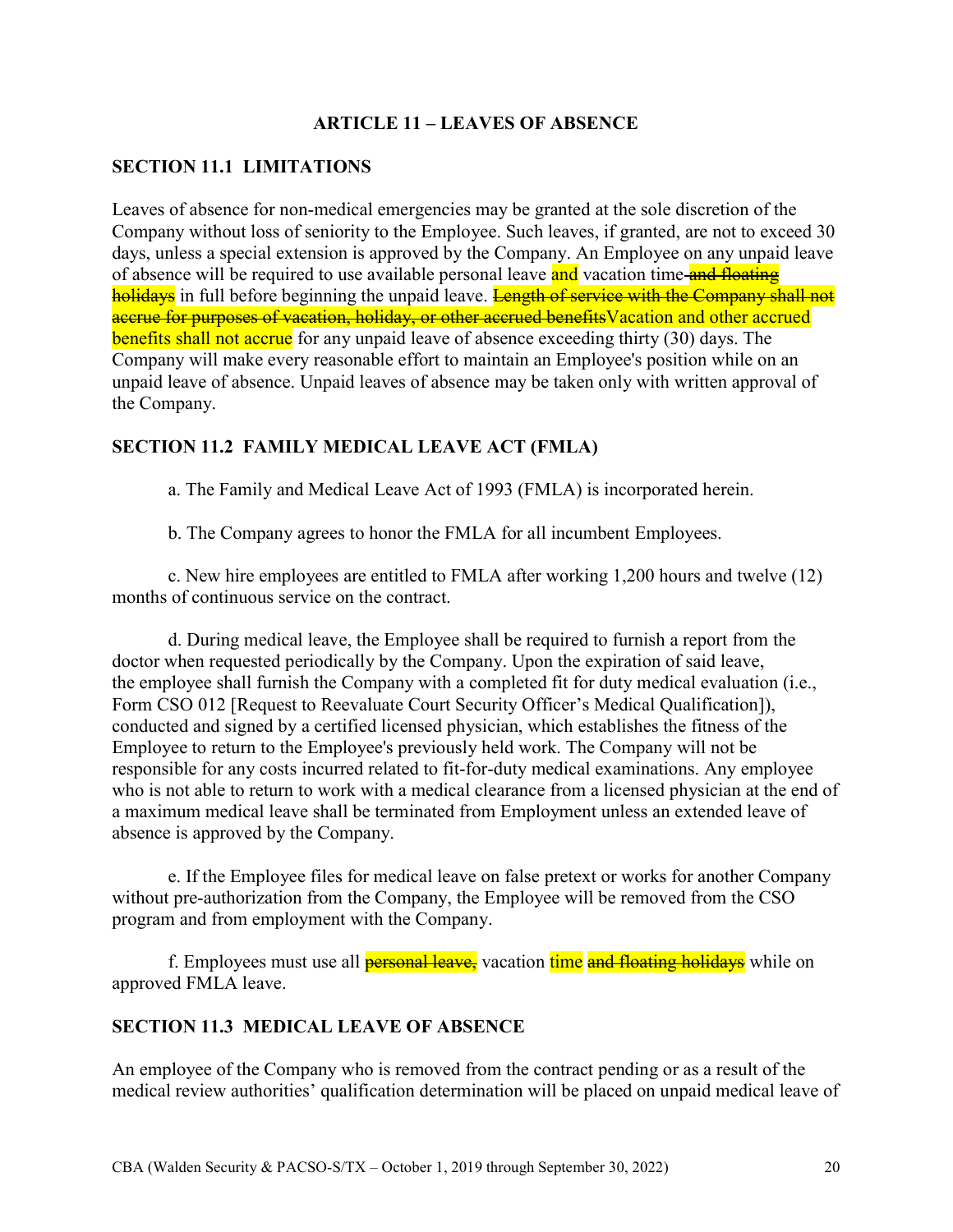absence. Employees are not required to use **personal leave**, vacation time and floating holidays while on directed medical leave of absence.

# SECTION 11.4 MILITARY LEAVE

An Employee of the Company who is activated or drafted into any branch of the armed forces of the United States under the provisions of the Selective Service Act or the Reserve Forces Act shall be granted an unpaid military leave of absence, as required under the federal law, for the time spent in full-time active duty. The period of such leave shall be determined in accordance with applicable federal laws in effect at the time of such leave.

# SECTION 11.5 ASSOCIATION LEAVE

An Association Official and one delegate may be granted an unpaid Association leave of absence upon written request up to a maximum of five (5) days per contract year for the purpose of attending Association board meetings, conventions or other such meetings of vital interest to the Association as long as staffing requirements permit. More time may be granted upon mutual agreement of the Company and the Association.

# SECTION 11.6 PERSONAL/SICK LEAVE

Employees shall be eligible to use the maximum number of personal leave hours during the contract year as allocated in accordance with Appendix A.

a. Full-time CSOs: Full-time CSOs shall be eligible to use the maximum number of personal leave hours during the contract year as allocated in accordance with Appendix A. Personal days shall be used in no less than two (2) hour increments up to a maximum of hours accrued based on the following accrual table. Personal days shall be paid when taken by the Employee as approved in advance by the District Supervisor.

# RATE OF PERSONAL/SICK LEAVE ELIGIBLE FOR USE

|                  | <b>FULL-TIME</b> | <b>SHARED TIME</b>               |
|------------------|------------------|----------------------------------|
| October 1-31     | 6.00             |                                  |
| November 1-30    | 12.00            |                                  |
| December 1-31    | 18.00            |                                  |
| January 1-31     | 24.00            |                                  |
| February 1-28/29 | 30.00            | See paragraph<br>$11.6.b.$ below |
| March 1-31       | 36.00            |                                  |
| April 1-30       | 42.00            |                                  |
| May 1-31         | 48.00            |                                  |
| June 1-30        | 54.00            |                                  |

This table is based on an allocation of  $9$  personal/sick leave days.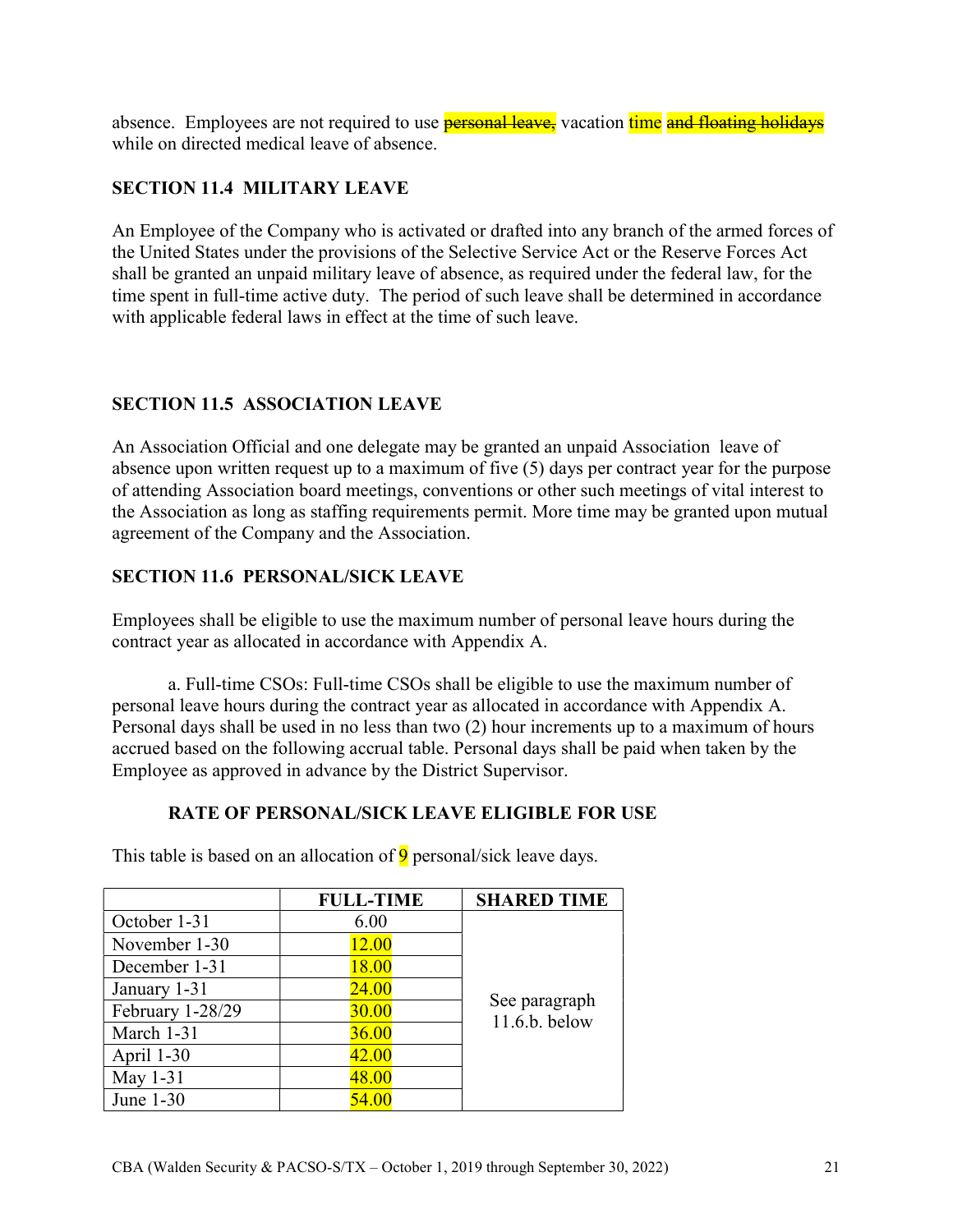| <b>July 1-31</b> | ำเ |  |
|------------------|----|--|
| August 1-31      | ნ6 |  |
| September 1-30   |    |  |

b. Shared-time CSOs: Shared-time CSOs shall receive pro-rated benefits based on the number of actual hours worked in the previous year based on contract date according to the table below. Total authorization of pro-rated benefits will be accrued on a monthly basis in 12 equal increments. Personal days shall be used in no less than two (2) hour increments up to the maximum "real-time" accrued amount.

| $(A)$ Hours worked $(A)/1903^* = (B)$                            |               | (B) x 72 hours = (C) $\mid$ (C) Shared-time |                     |
|------------------------------------------------------------------|---------------|---------------------------------------------|---------------------|
| $\frac{1}{2}$ (during year prior $\frac{1}{2}$ * or current USMS |               |                                             | Employee personal   |
| to contract date)                                                | authorization |                                             | leave authorization |

c. Unused personal days shall not be cumulative from year to year. Any unused, earned personal leave pay will be paid to Employee at the end of the contract year.

d. Upon termination of employment, Employees will be paid at their individual hourly rate for any unused, earned personal leave, prorated using the number of actual hours the Employee worked during that contract year. The accrual formula for personal leave is provided above in Section 11.6.b.

# SECTION 11.7 PROCESSING UNPAID LEAVES OF ABSENCE

The Company will consider requests for unpaid leaves of absence and may grant them at its sole discretion. An unpaid leave of absence must be processed in the following manner:

a. All requests for unpaid leaves of absence shall be submitted in writing to the District Supervisor at least seven (7) calendar days prior to the date the leave will take effect, except in cases of verified personal emergencies, and include:

- 1. The reasons for such leave;
- 2. The effective dates of such leave;
- 3. The estimated date of return to work.

b. The Company will respond to the request within five (5) working days.

c. A copy of the leave of absence will be given to the Employee involved.

d. Extensions of the leave of absence may be granted at the sole discretion of the Company, upon written request by the Employee within ten (10) calendar days prior to the expiration of the leave of absence. Extensions, when granted, shall not total more than thirty (30) days unless approved by the Company.

e. Employees must use all personal leave and vacation time and floating holiday prior to being granted LWOP.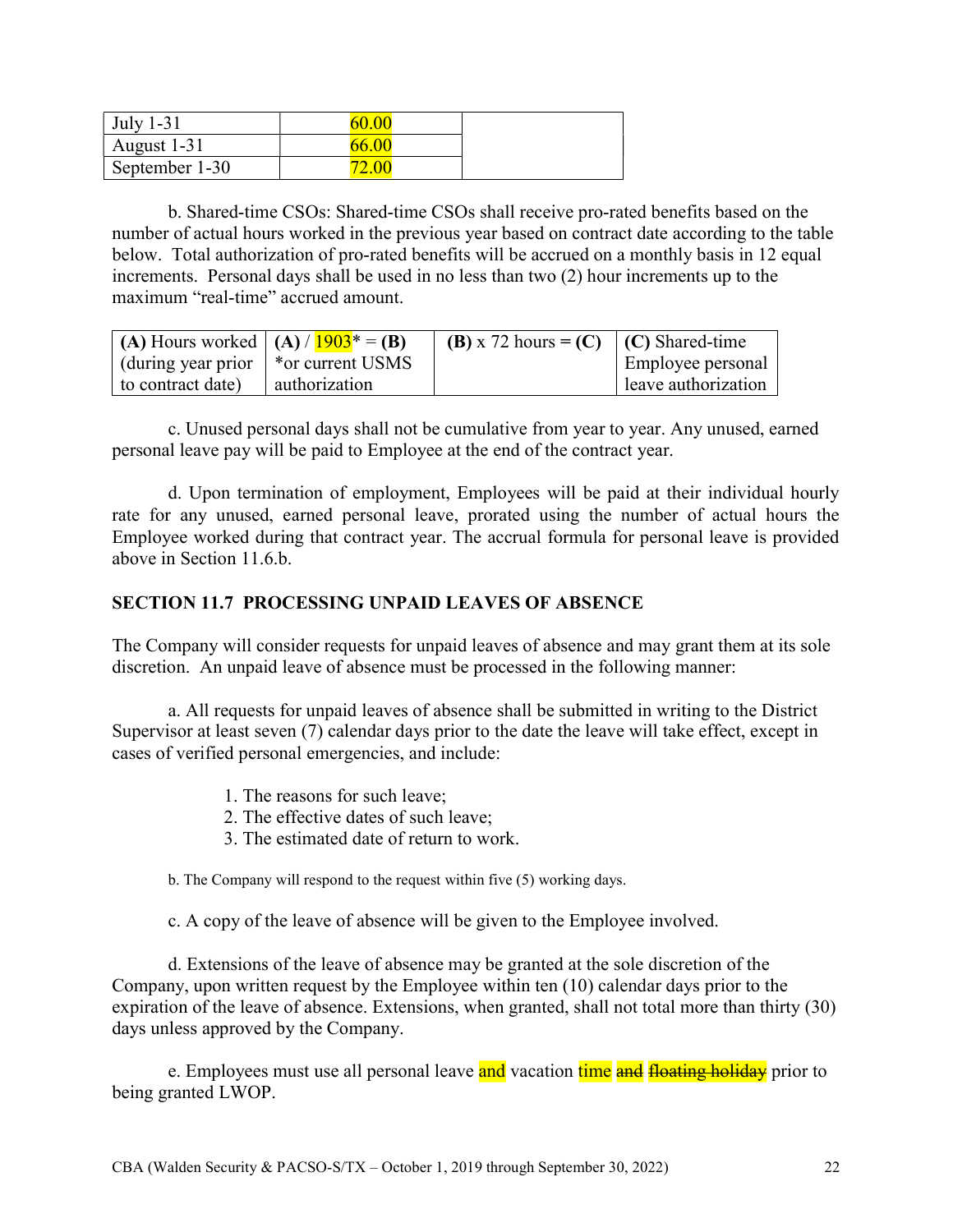#### SECTION 11.8 GENERAL PROVISIONS

Seniority shall accumulate during the period of any approved leave of absence subject to the provisions of this Agreement.

#### SECTION 11.98JURY DUTY

a. The Company will comply with all State and Federal regulations regarding Employees' service for jury duty.

b. If an Employee is called for jury duty, upon written notice that the employee has served, the Company shall reimburse employee up to three (3) days for each contract year, less all jury pay collected for serving, at a regular straight time pay. The Employee must provide documentation for all jury pay collected for serving.

c. If any Employee is called as a witness to a crime on the facility, then the Employee shall be compensated for all time lost.

d. The Employee must inform the Company in writing immediately upon receipt of a notice to report for jury service. The Company reserves the right to request an exemption.

#### SECTION 11.10-9BEREAVEMENT LEAVE

a. If it is necessary for an Employee to lose time from work because of death in the immediate family, the Employee shall be entitled to three (3) days paid leave of absence per occurrence up to a maximum of three (3) occurrences per contract year, at his or her straighttime rate of pay. Should this occurrence require travel of more than 250 miles one way, the Employee shall be entitled to five (5) days of paid leave of absence per occurrence. No Employee may take a total of more than fifteen (15) paid days of bereavement leave per year.

b. Immediate family is defined to mean an Employee's spouse, recognized spouse, parents, step-parents, siblings, child (including legally adopted children and/or stepchildren), father-in-law, mother-in-law, grandparents, grandchildren, sister-in-law, brother-in-law, daughter-in-law, son-in-law, aunt and uncle.

c. The Company may require proof of the death for which an employee requests a paid leave.

#### SECTION 11.<sup>11</sup>10 ABSENTEEISM FROM DUTY

When an Employee fails to report for duty or to call the appropriate LCSO four (4) hours prior to the start of the scheduled shift, it is considered a "no call/no show." In the event an emergency prevents an Employee from reporting to work and notifying the office prior to the scheduled shift, an employee must contact the appropriate LCSO as soon as possible and explain the failure to report for duty. Explanations are subject to verification where permissible by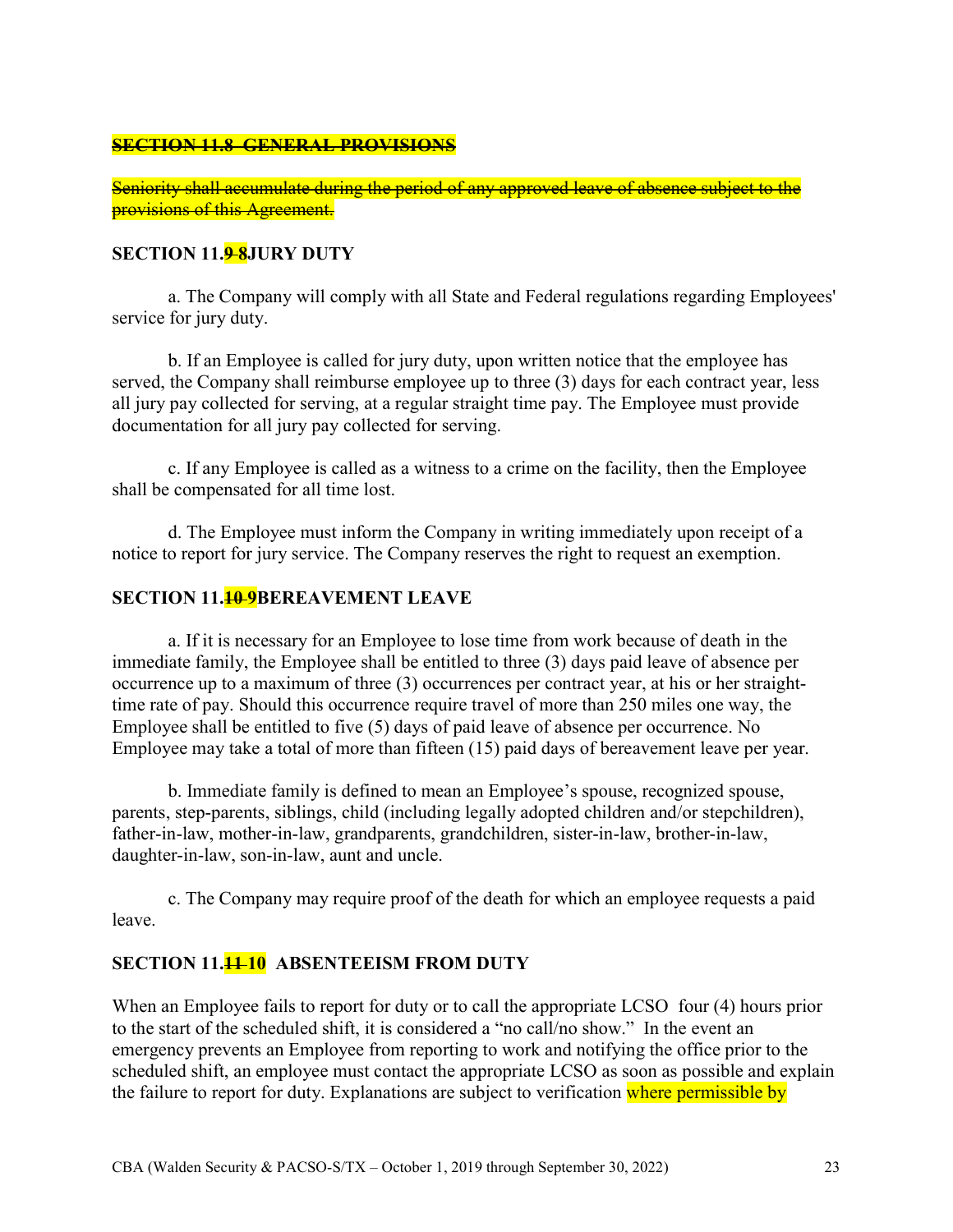federal, state or local law. The final characterization of the absenteeism will be determined by the District Supervisor.

# ARTICLE 12 – BENEFITS

#### SECTION 12.1 HEALTH AND WELFARE

a. For the life term of this Agreement, the Company will make health and welfare payments to Employees on all hours paid up to 40 hours per week and a maximum total of 2080 hours per year at the rates reflected in Appendix A.

b. For the term of this agreement, the Company and the Association agree that the Company will make a contribution of all H&W monies to a third party administrator to be applied to a benefits program on behalf of each Employee. The **Association Bb**enefits **P**program shall be referred to as the Plan for the purposes of this Agreement. The H&W contributions shall be set by the Agreement between the parties and will be paid on all hours paid up to a maximum of 40 hours per week and 2080 hours per year.

c. All Employees will be enrolled into the **programPlan**. There is no Plan waiver option. Any Employee who does not allocate or direct the funds in the  $\frac{\partial P}{\partial n}$  will have the funds placed into the default 401k fund as directed by the Plan Trustee.

d. The Plan will comply with all applicable laws. The Plan will offer various benefits as outlined below which shall be selected by each individual participant. The Plan shall contain, at a minimum the following features.

- 1. 401k plan with at least 10 different investment selections
- 2. Supplemental medical, dental and vision plans.
- 3. Long term and Short term disability available subject to participation.
- 4. Commuter Reimbursement Program (where allowed by law).

The Company will:

1. Ensure all Employees are automatically enrolled in the plan on the first of the month following their first pay day.

2. Ensure each Employee receives the information to facilitate the allocation of their funds.

3. Notify the Association prior to making any Plan changes.

4. Have the final say in and complete discretion over all benefits to be included in the Plan, and any changes thereto.

On behalf of the Employees, the Association agrees to the following:

1. No Employee covered by this Agreement may refuse to participate in the Plan. Refusal to sign any documents will not prevent an Employee's funds from being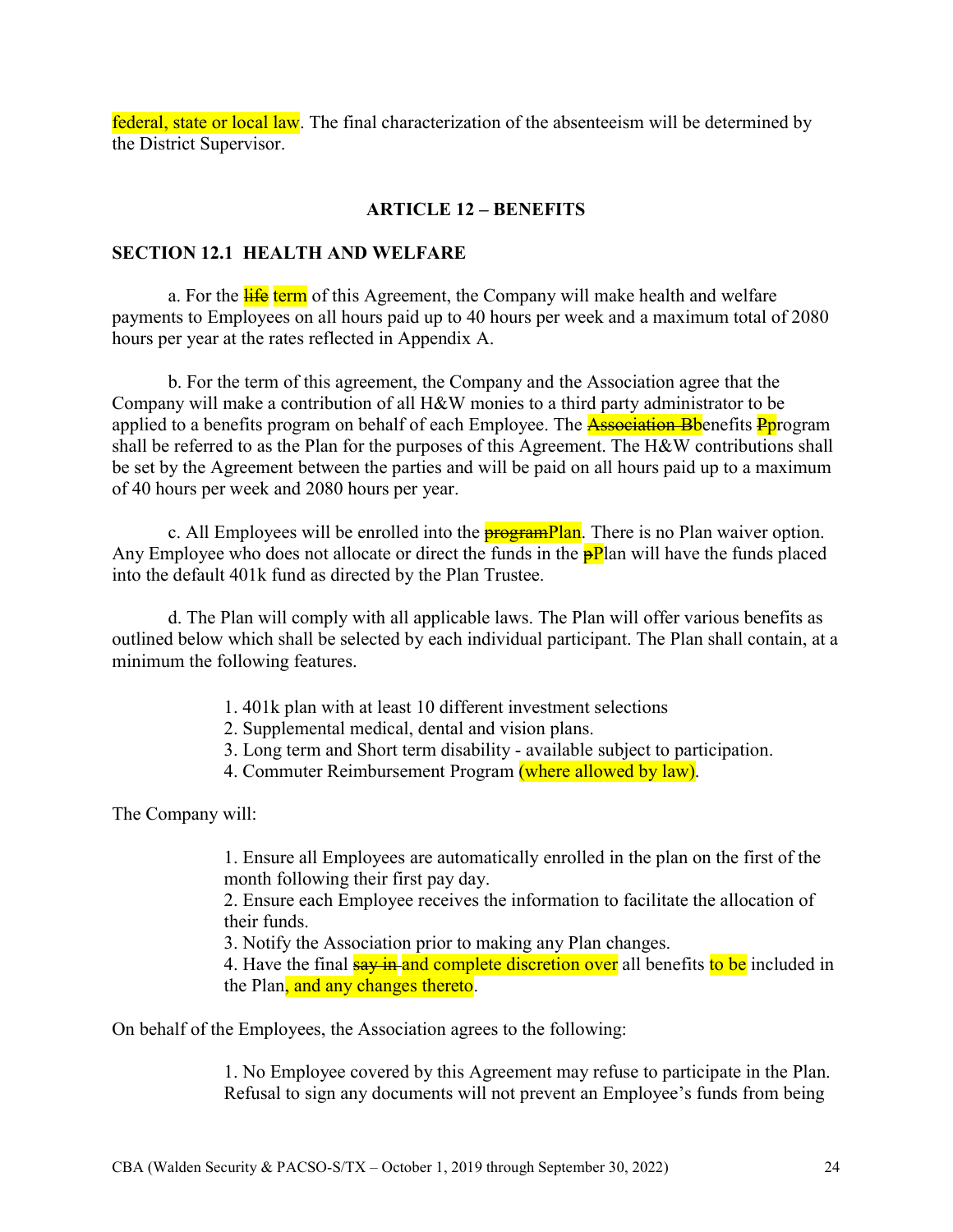placed into the Plan. 2. If an Employee fails to make an election, the Employee shall be deemed to have selected the entirety of his H&W funds to be placed in their 401k plan.

These terms apply to any successor to this Agreement.

# SECTION 12.2 UNIFORM MAINTENANCE

The Company will pay the Employee an allowance for each hour worked, up to 40 hours per week, for uniform maintenance as described in Appendix A. Uniform maintenance allowance payments may not be used to fund plan benefits. This term applies to any successor to this Agreement.

# SECTION 12.3 UNIFORMS

a. The Company will facilitate the purchase and issue of CSO uniforms in accordance with the terms of the contract with the USMS.

b. The Company will provide any additional items for each Employee as is authorized in writing and funded by the USMS.

# ARTICLE 13 – MISCELLANEOUS PROVISIONS

#### SECTION 13.1 BULLETIN BOARDS

The Company will make its best effort to obtain a space from the U.S. Government to locate an Association-provided bulletin board that will be used by the Association for posting of notices of meetings, elections, appointments, recreational and social affairs, and other Association notices. The provision of these facilities is the prerogative of the U.S. Government, who owns and controls all worksite facilities.

# SECTION 13.2 PHYSICAL EXAMINATIONS

a. Biennial Physical/Medical Examinations: The Company shall pay for any biennial physical/medical examinations. The Company has the right to choose the physician who will perform the physical/medical exam.

b. Follow-Up Medical Examinations and Procedures: The Employee shall pay for the first \$500.00 (biennial cap) for any medical follow-up examination(s) or procedure(s) that are required by the Company and/or the USMS. The Company shall reimburse the Employee for that portion of the costs of any Company-approved medical follow-up exam(s) or procedure(s) exceeding \$500.00 that are required by the Company and/or the USMS. The Company has the right to choose the medical provider who will perform the follow-up medical exam or procedure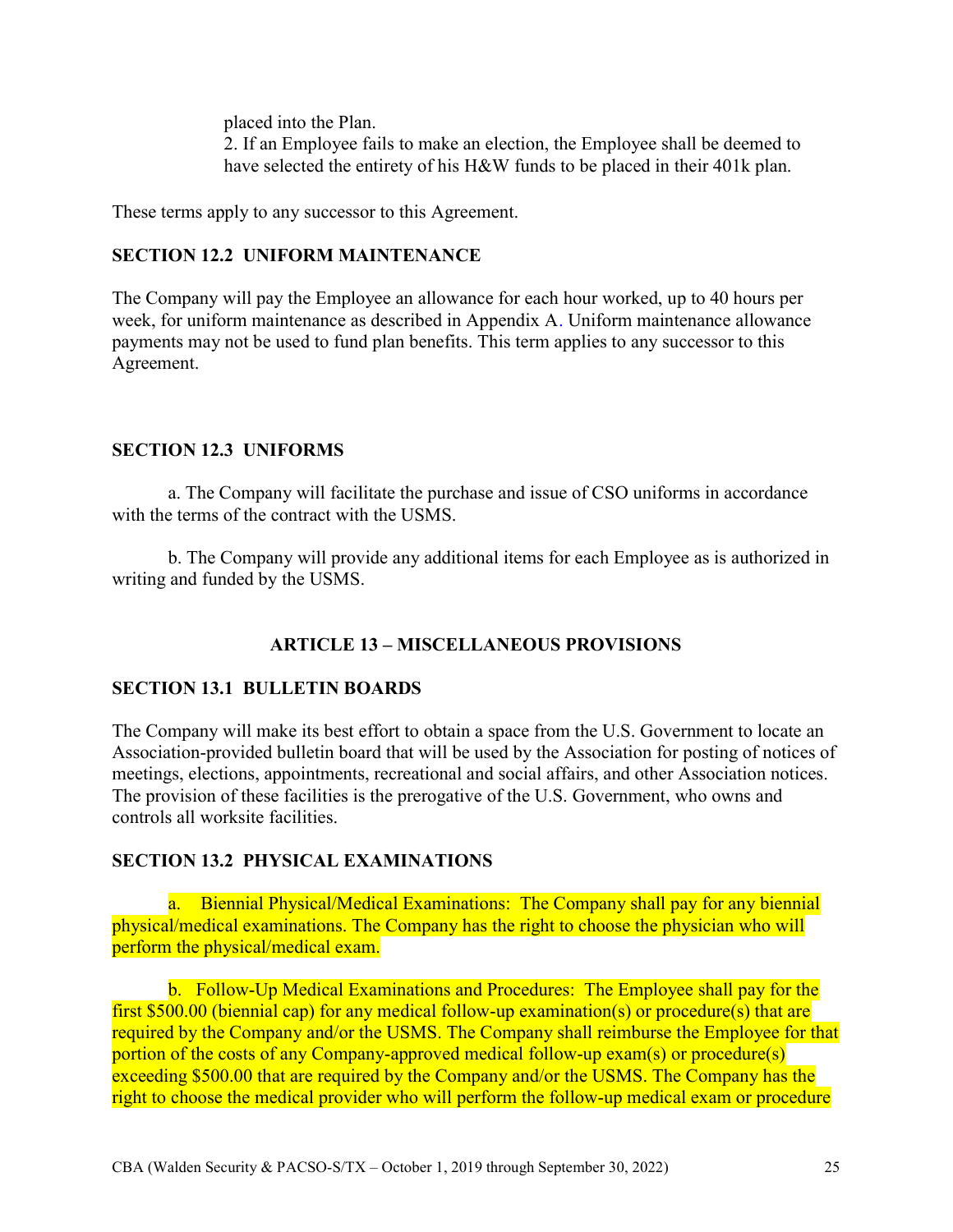and the Employee must obtain the Company's pre-approval for the exam or procedure in order to receive reimbursement.

c. Out of Cycle Medical Examinations – In compliance with the USMS contract, should the Employee be directed by the Company and/or the USMS to attend an out of cycle medical examination, the Employee will be compensated for any such attendance in accordance with Section 13.2.e and the Company shall reimburse the Employee for the cost of such examination. The Company has the right to choose the medical provider who will perform the examination and the Employee must obtain the Company's pre-approval for the examination in order to receive reimbursement.

d. Employees must pass the physical exam prescribed by the Company's contract with the USMS, or be on deferred status pending clarification, in order to be employed and to maintain employment.

e. The Company will pay for the time required for the Employee to take the required basic biennial physical exams. Time for any basic biennial physical exams requiring more than two (2) hours must be pre-approved by the District Supervisor. If the appointment will exceed two (2) hours, the Employee shall call the District Supervisor or designee to inform the Company of the delay and request approval for additional time.

f. Employees are required to meet the Company's timeline in completing all requirements stated in the MRF. Failure to meet these requirements and timeline is considered non-compliance and Employees are subject to disciplinary action including termination from performing on the contract.

# SECTION 13.3 TRAVEL EXPENSES

The Company will provide reimbursement payments for Company authorized and approved travel expenses. Any workday that includes travel and totals over twelve (12) hours may require the Employee to stay overnight; the appropriate meal and incidental expenses and lodging expenses will be paid. All hours in travel up to a maximum of eight (8) hours per day will be counted as work hours with the applicable overtime wages provided for under this Agreement. Employees will be reimbursed for all authorized expenditures of any authorized travel within twenty (20) days from the day the Company receives the properly completed travel voucher and all required receipts.

# SECTION 13.4 BREAK ROOMS

The Company will make its best effort to obtain from the U.S. Government break rooms for CSOs for breaks and lunch, without management using the room as an office, and will make its best effort to have the U.S. Government equip the room with water. The providing of these facilities is the prerogative of the U.S. Government.

#### SECTION 13.5 LOCKERS

The Company will make its best effort to obtain lockers from the U.S. Government for the use of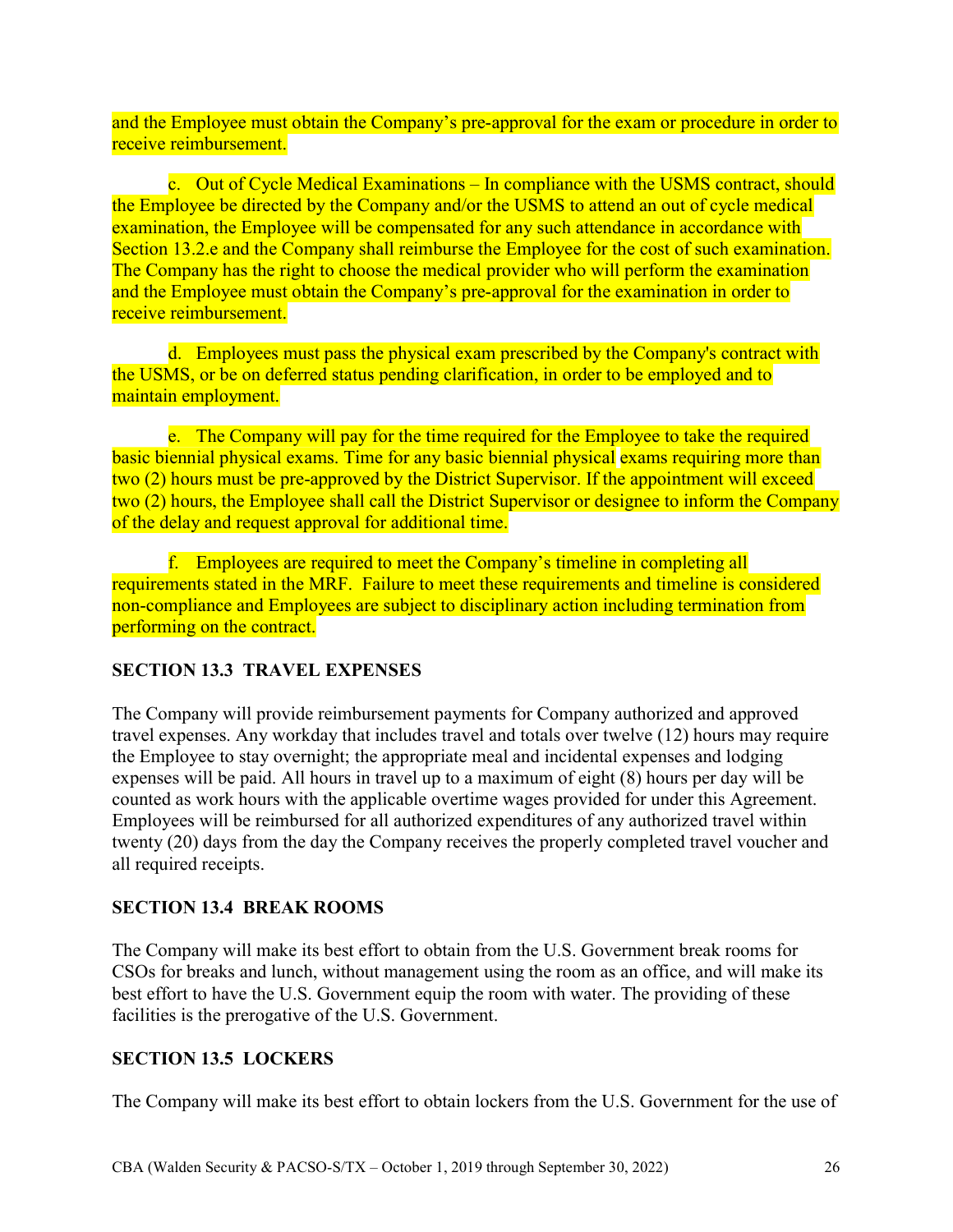the CSOs. The company agrees to make every reasonable effort to support the Associations request for separate lockers/changing facilities. The providing of these facilities is the prerogative of the U.S. Government.

# SECTION 13.6 ASSOCIATION MEETINGS

Neither Association officials nor Association members shall, during working time (excluding break and lunch periods), solicit membership, receive applications, hold meetings of any kind for the transaction of Association business, or conduct any Association activity other than the handling of grievances as described in this Agreement. No Employee may leave their post under any circumstances, unless there is appropriate supervisory approval and until properly relieved.

# ARTICLE 14 - SAFETY

# SECTION 14.1 SAFETY POLICY

It is the policy of the Company to make its best efforts to provide Employees with places and conditions of employment that are free from or protected against occupational safety and health hazards. Under this Agreement, all worksites and facilities are the property of the U.S. Government, who which is responsible for the condition and safety of the worksite. The Company agrees to permit one (1) bargaining unit member selected by the Association to participate in any locally scheduled safety meetings.

#### SECTION 14.2 OSHA STANDARDS

The Company will report any safety violations observed or reported to the Company in any U.S. Government-provided CSO workstation or break room to the appropriate authority.

# ARTICLE 15 – CONTINUITY OF OPERATIONS

#### SECTION 15.1 NO STRIKES

a. Both the Company and the Association agree that continuity of operations is of utmost importance to the Company's security operations. Therefore, so long as this Agreement is in effect, the Association and the Company agree that there will be no strikes, lockouts, work stoppages, illegal picket lines or slowdowns during the term of this Agreement.

b. Upon hearing of an unauthorized strike, slowdown, stoppage of work, planned inefficiency, or any curtailment of work or restriction or interference with the operation of the Company, the Association shall take affirmative action to avert or bring such activity to prompt termination.

#### SECTION 15.2 LOCKOUTS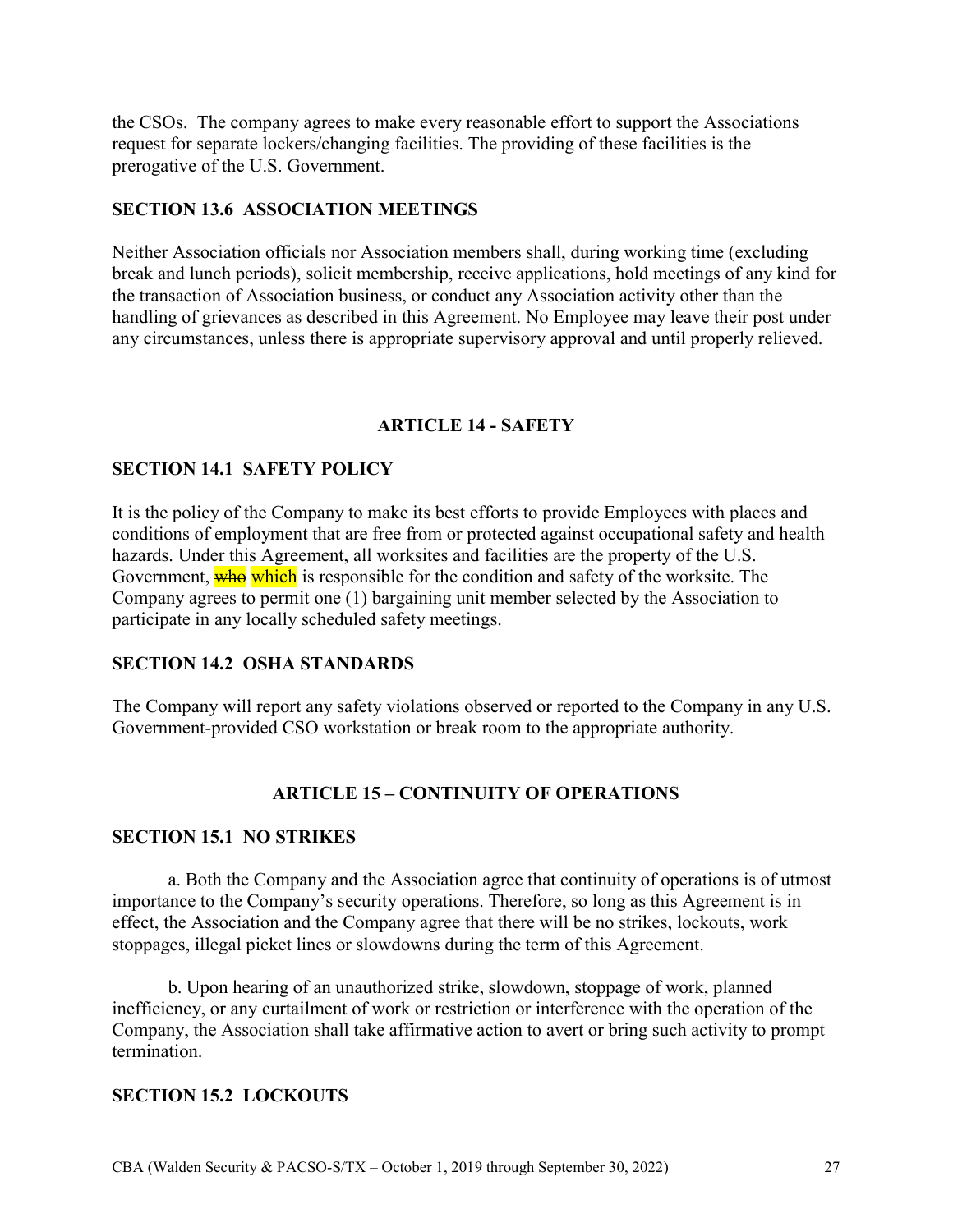During the life of this Agreement, the Company shall not lockout any Employees covered in this Agreement.

#### ARTICLE 16 – SEPARABILITY OF CONTRACT

In the event that any provision of this Agreement shall at any time be declared invalid by any court of competent jurisdiction or through U.S. Government regulations or decree, such parties hereto agree to renegotiate such provision or provisions of this Agreement for the purpose of making them conform to the decree or U.S. Government statutes, so long as they shall remain legally effective. It is the express intention of the parties hereto that all other provisions not declared invalid shall remain in full force and effect.

#### ARTICLE 17 – ENTIRE AGREEMENT

The parties acknowledge that during the negotiation which resulted in the Agreement, the unlimited right and opportunity to make demands and proposals with respect to any matter not removed by law from the area of collective bargaining, and all understand agreements reached by the parties are set forth in this Agreement. Therefore, the Company and the Association shall not be obligated to bargain collectively on any matter pertaining to conditions of employment, including but not limited to, rates of pay, wages, hours of work, disciplinary actions, training requirements, etc., during the term of this Agreement, except as specifically provided for in other provisions of this Agreement.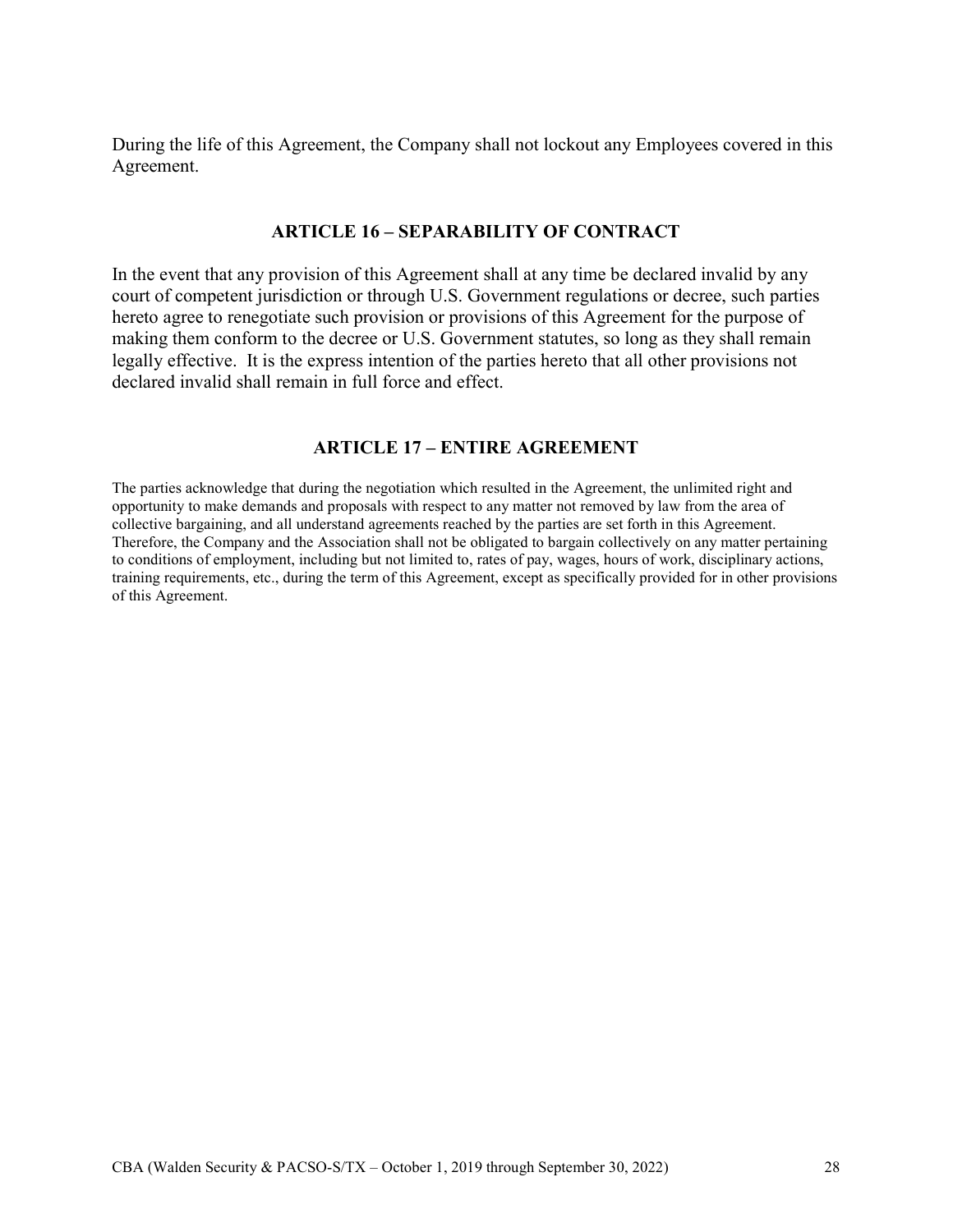# ARTICLE 18 – DURATION

The economic provisions of this agreement shall be effective from October 1, 2019 through September 30, 2022. This agreement supersedes any and all prior agreements or understandings between the parties. The noneconomic provisions of this agreement shall be effective on the date this agreement is authenticated.

IN WITNESS WHEREOF, the parties have caused their representatives to sign this Agreement as full acknowledgment of their intention to be bound by the Agreement.

FOR: PROFESSIONAL ASSOCIATION OF COURT SECURITY OFFICERS, SOUTHERN DISTRICT OF TEXAS

By:

Name (Print)

Title:

 $\mathcal{L}_\text{max}$  and  $\mathcal{L}_\text{max}$  and  $\mathcal{L}_\text{max}$  and  $\mathcal{L}_\text{max}$ 

Date:

FOR: WALDEN SECURITY

By:

Name (Print)

Title:\_\_\_\_\_\_\_\_\_\_\_\_\_\_\_\_\_\_\_\_\_\_\_\_\_\_\_\_\_\_\_\_\_

Date: